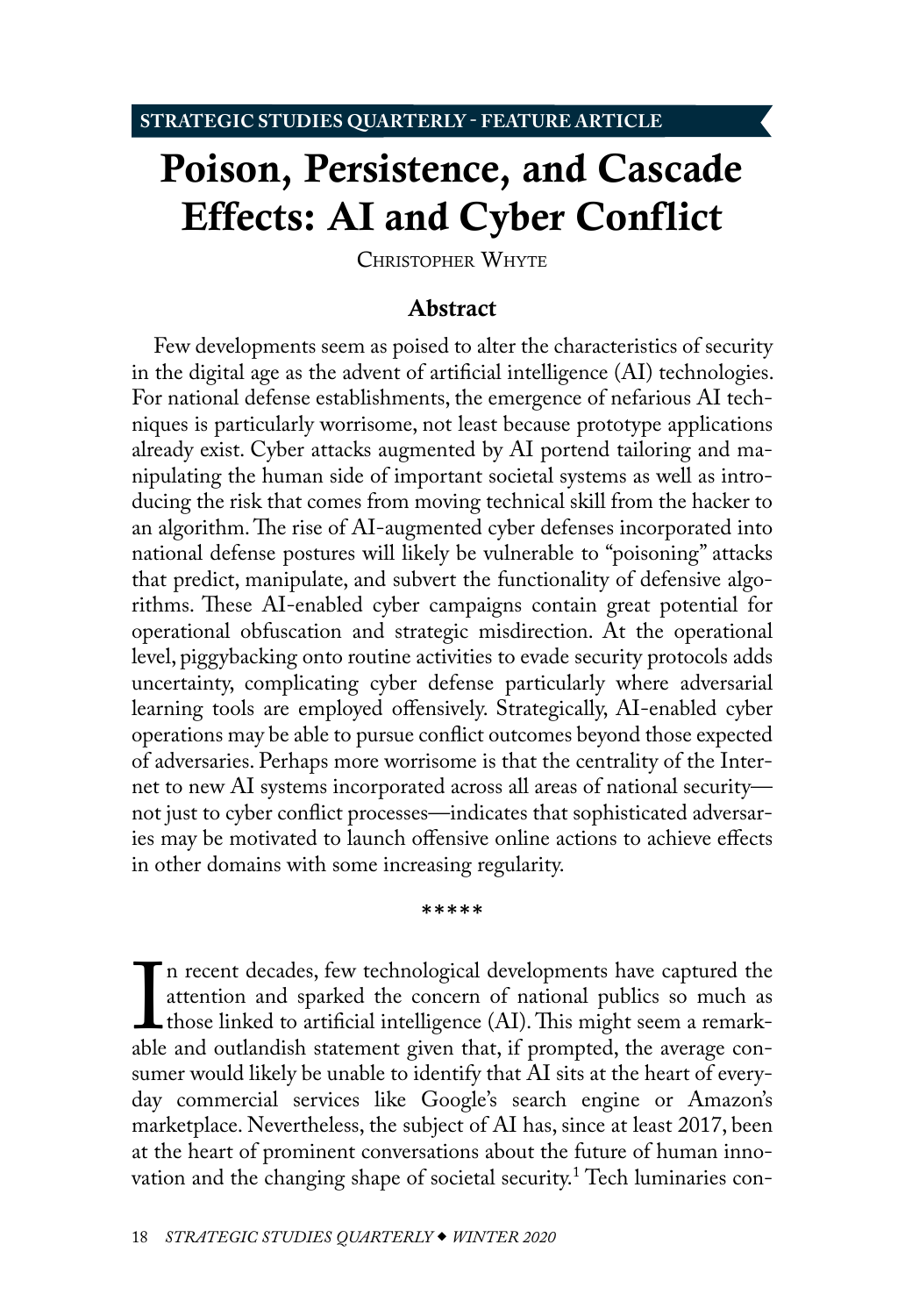<span id="page-1-0"></span>tinue to expound the revolutionary potential of new machine learning and reasoning techniques that now easily solve endemic issues of overcomplexity that plague the conventional design and operation of digital systems. At the same time, leading voices from Elon Musk to Max Tegmark and Steve Wozniak increasingly refuse to disagree with doomsayers who claim that AI might, if mismanaged, lead to societal disaster[.2](#page-23-1) Indeed, some are so concerned that they lean heavily into threat inflation, using extreme examples in an attempt to convince audiences of the stakes involved in getting AI "right.["3](#page-23-1)

Around the world, few entities are as focused on the impact AI systems portend for security as are national militaries. In the United States, political and military leaders have variously called for a "Third Offset" that leverages smart machine systems to outpace the capabilities of foreign adversaries in years to come[.4](#page-23-1) Indeed, official strategy documents and formal statements maintain something military practitioners and scholars generally take years to realize—that a new technology is changing the character of warfare itself.<sup>[5](#page-23-1)</sup> The resultant expectation, according to some, is that underlying AI processes will lead to an inevitable transformation in the bases of national power and alter security relationships between states in both strategic and operational terms. While there is a small but growing body of work on the potential of AI to affect military and national power writ large, surprisingly few reports attempt to discuss AI developments in the context of state competition online.[6](#page-24-0) Moreover, what work does exist tends to involve only descriptive analyses of threat scenarios, without considering how AI's augmentation of cyber capabilities—specifically the application of machine learning techniques to offense and defense—alters the dynamics of strategic engagement in the digital domain.<sup>7</sup>

AI-driven cyber attacks differ dramatically from the more conventional digital threats that have occupied practitioners and researchers for the past three decades. Their effects are also possible—even likely—to be felt outside of cyberspace. However, the centrality of cyberspace to the deployment and operation of soon-to-be ubiquitous AI systems implies new motivations for operations within the cyber domain. The prospect of offensive and defensive cyber operations upgraded by AI challenges several assumptions held by current strategies for cyber conflict prevention and should be a cause of significant concern for policy makers. AI is likely to alter the shape and strategic calculations bound up in interstate cyber con-flict and alter the dynamics of interstate cyber conflict processes.<sup>[8](#page-24-0)</sup> However, such transformation will not come simply from the sophistication of attack and defense by AI, but rather from the manner in which AI adds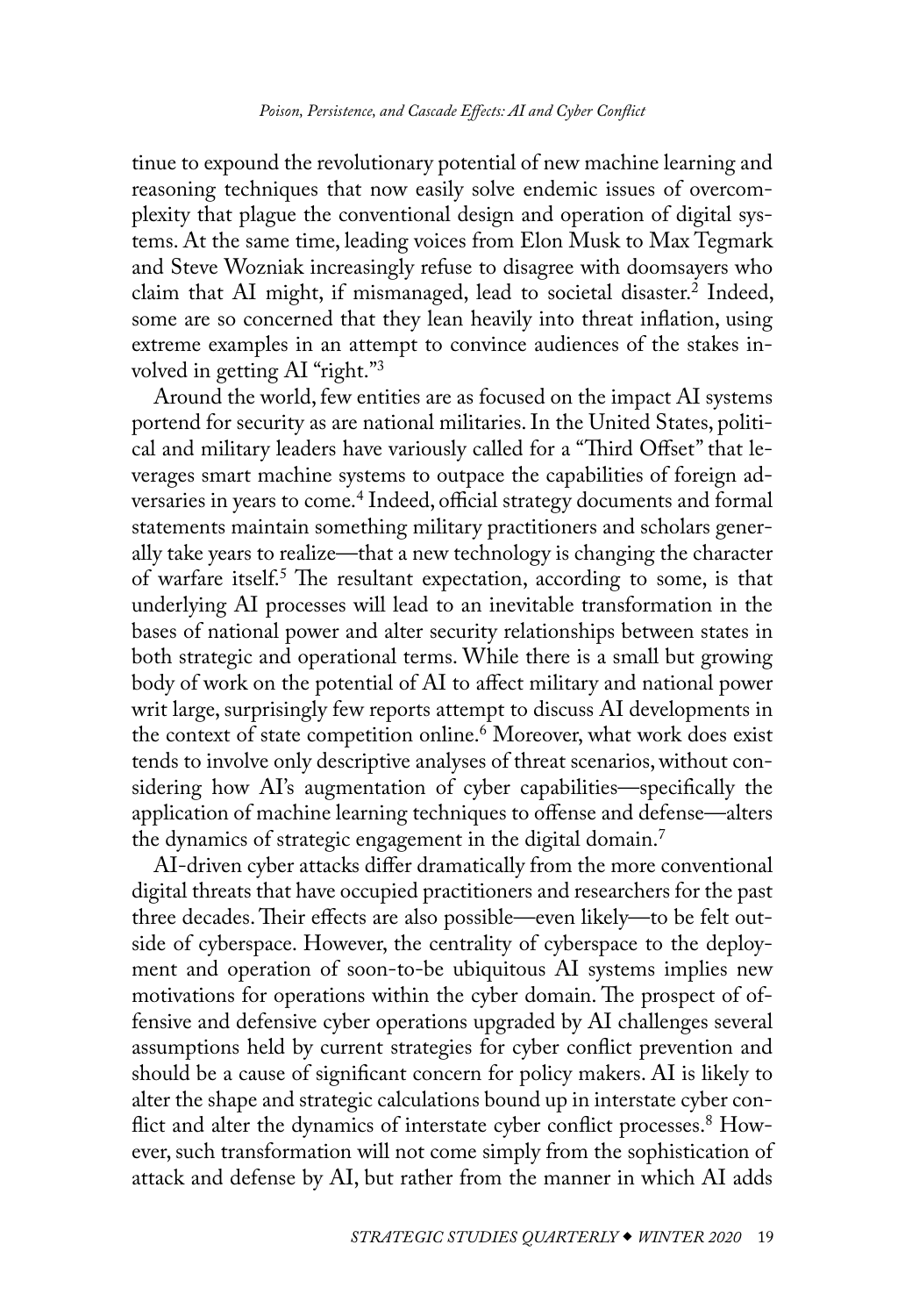<span id="page-2-0"></span>new complexity and therein intensifies issues of strategic perception and misperception.

Ultimately, AI does not itself imply inevitable advantages for attackers over defenders (or vice versa). But adversarial learning techniques layer complexity on top of already complex operational conditions in cyberspace and may contribute to an uptick in offensive behavior. After all, nested logics of engagement across a heterogeneous global environment make for an even more convoluted battlespace than exists presently. Of greatest concern, however, is the centrality of the Internet to new AI systems that will be incorporated across all areas of national security, not just in cyber conflict processes. This inevitable application of new techniques and technologies across the national defense enterprise suggests that sophisticated adversaries may be motivated to launch offensive online actions to achieve effects in other domains with some increasing regularity. This introduces new challenges for defense at scale and amplifies some risks of AI-enabled engagements, such as the possibility of AI-driven "flash crashes."

This article takes steps to reconcile the task of defining artificial intelligence as it relates to cyber operations by highlighting how the major relevant area of AI development, machine learning, promises to affect many of the assumptions about operating in cyberspace that have been considered standard among security practitioners and researchers for some years.[9](#page-24-0) Then, it categorizes the primary advances in AI technologies likely to augment offensive cyber operations, including the shape of cyber activities designed to target AI systems. Finally, the article frames the implications for deterrence in cyberspace by referring to the policy of persistent engagement (PE), agreed competition, and forward defense promulgated in 2018 by the United States.

Before moving forward, one clarification seems worthy of mention. This article is structured around a discussion of the utility of AI learning techniques for cyber offense. It does so as a basis for discussing the totality of strategic cyber considerations pertaining to AI. As implied above, however, it does not fundamentally argue that AI systematically favors the offense as some international relations scholars argue[.10](#page-24-0) While new adversarial learning techniques do seem poised to enhance the attacker's toolkit over and above that of the defender, the logic of offense dominance with AI likely mirrors that of cyber operations: offense is dominant and tactical deterrence impossibly hard only where the value of target systems is high. Otherwise, AI stands to favor the defense as much as the offense, at least at the tactical level. This parity of effect may not bear out in the realm of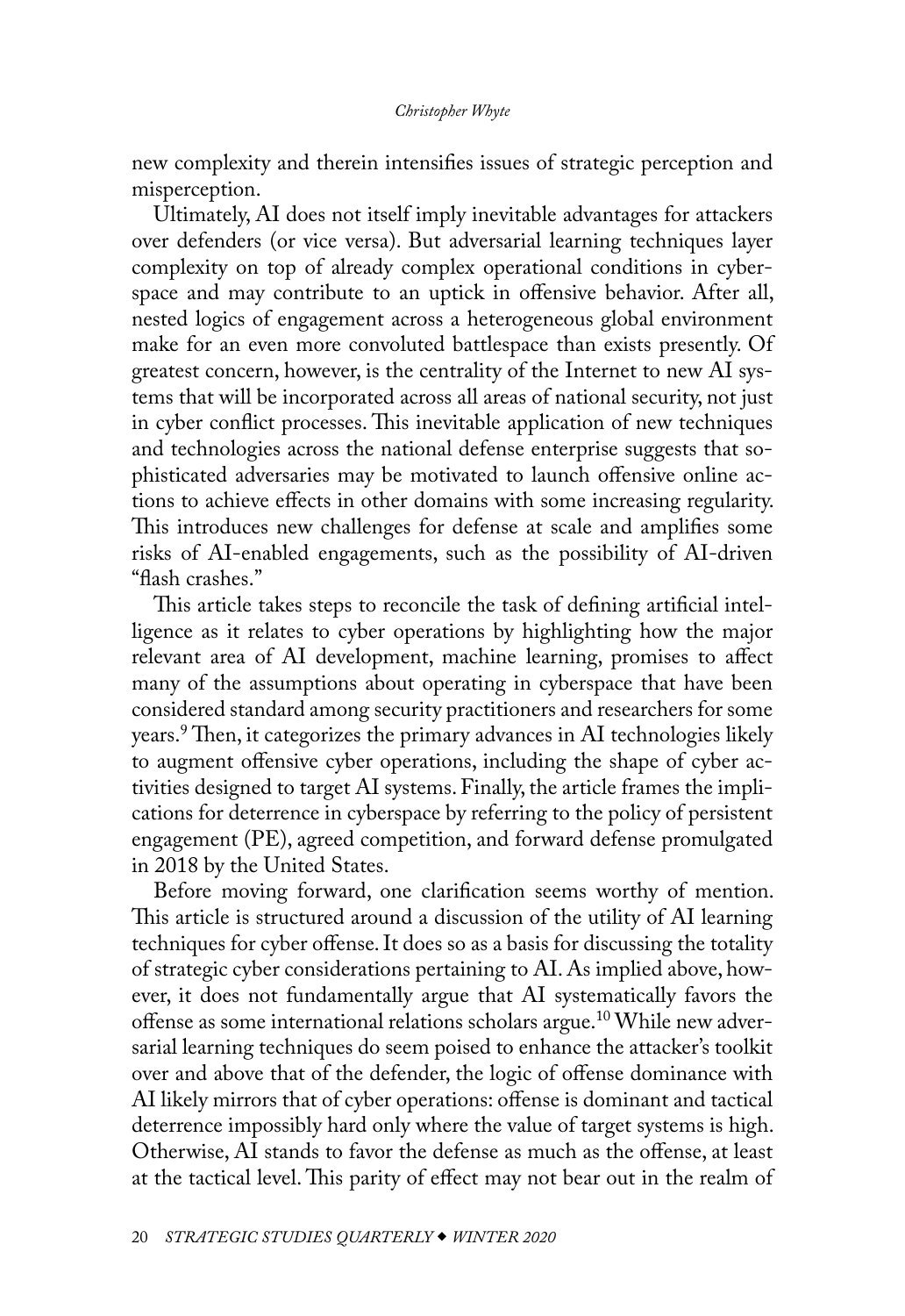<span id="page-3-0"></span>strategic interaction where new learning capabilities employed at scale in routine operations add complexity to the already murky perspective of operators who must consider interacting operational, institutional, and geopolitical contexts.

# Artificial Intelligence and Assumptions on Cyber Operations

The label "artificial intelligence" denotes a basket of technologies whose common attribute is the capability (or a set of capabilities) to simulate human cognition, particularly the ability of the human brain to adaptively reason, learn, and autonomously undertake appropriate actions in response to a given environment.<sup>11</sup> In an even broader sense than is the case with all things cyber, AI encompasses an immensely diverse landscape of technologies and areas of scientific development, from computer science to mathematics and neuroscience. As such, using AI as a descriptor in many studies to describe new capabilities invariably risks, at least on some level, misleading readers by implying that AI is best thought of as a relatively monolithic underlying technology whose design features will define future conflict. The implications of AI are best thought of in terms of unique interactions that will inevitably occur as an incredible array of potential smart machine systems are plugged into extant societal processes. The challenge is to contextualize the diverse forms of what many generically refer to as AI and consider the implications of new techniques on the conduct of cyber conflict.

# *Machines that Reason, Learn, and Act Autonomously*

Machine cognition, which today substantially enables the function of most industrial sectors in advanced economies, has been a topic of significant interest to scientists and philosophers for the better part of two centuries. From Charles Babbage and Ada Lovelace to Alan Turing, many of the greatest minds of the post–Industrial Revolution era have made their names by advancing societal thinking on the possibility of machines that mimic how humans behave, move, and think.<sup>12</sup> More recently, the modern field of *artificial intelligence*—a term that emerged only in the latter half of the twentieth century among cybernetics and computer engineering researchers—has its roots as a discipline in the substantial postwar work of AI pioneers like Marvin Minsky, Norbert Wiener, and John von Neumann.<sup>[13](#page-24-0)</sup> They asked if, given the context of recent advances in computing, a machine might be made that could realistically simulate the higher functions of the human mind.<sup>14</sup> For such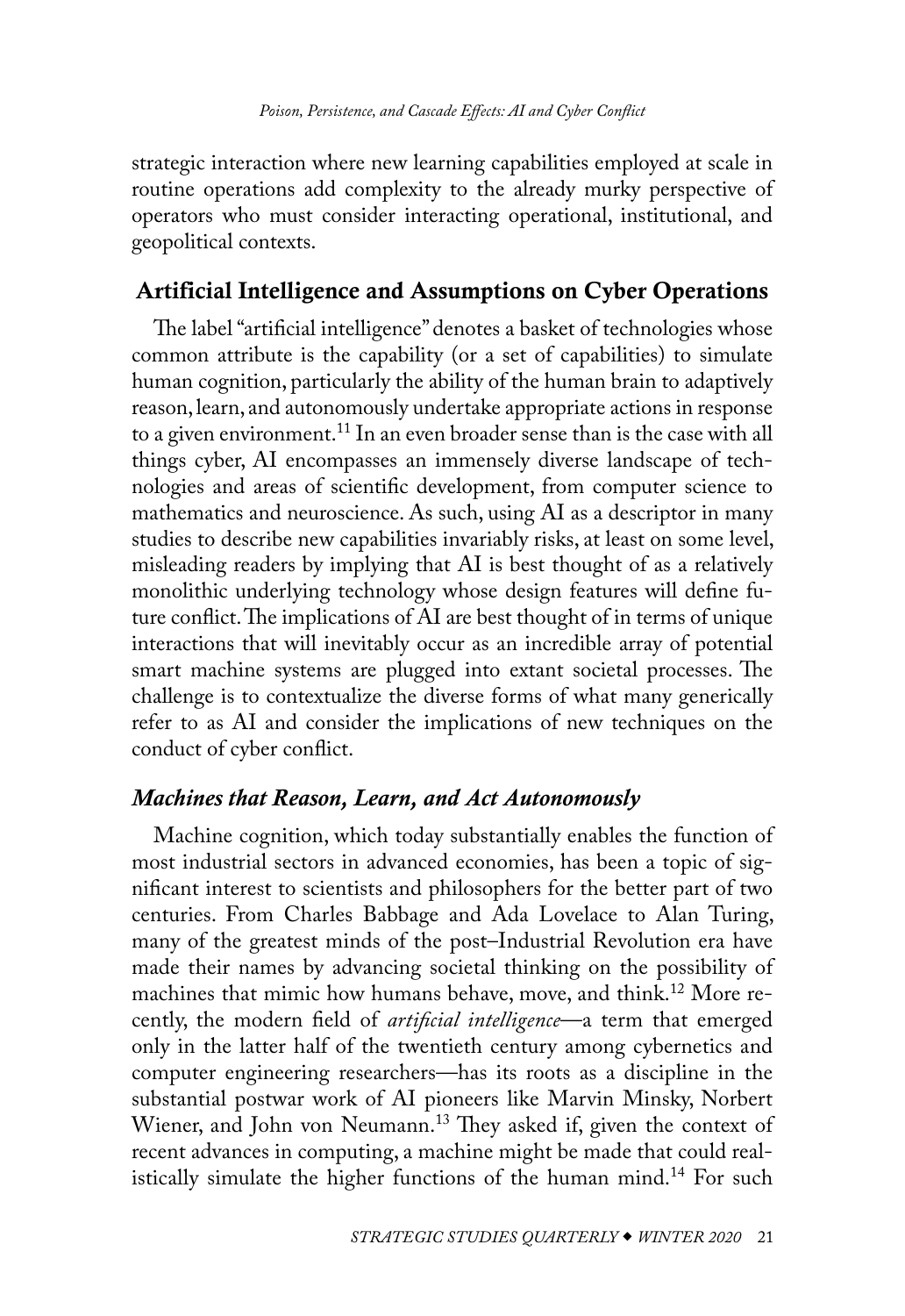<span id="page-4-0"></span>researchers, the challenge of machine intelligence lay in moving beyond the mere programmability of emerging computer constructs to build complex thinking systems capable of concept formation, environment recognition, abstract reasoning, and self-improvement.[15](#page-25-0) Such systems are now commonplace in application to narrowly defined societal functions. Moreover, competing schools of thought variously hold—for mathematical, neurological, evolutionary, or computational reasons—that the future will see general learners whose ability to autonomously operate in the world matches and surpasses that of humans.

Today, AI applied broadly across areas of global society is what researchers label "narrow" AI—not the "general" systems that are the focus of science fiction classics like *The Terminator* or *I, Robot*, but limited applications of machine intelligence to discrete tasks.[16](#page-25-0) Generally, though there is some crossover and meaningful within-category differentiation, the technologies of AI might be thought of as existing across three main categories— (1) sensing and perception, (2) movement, and (3) machine reasoning and learning.<sup>[17](#page-25-0)</sup> Of these, by far the one most arguably synonymous with AI as it is often portrayed in popular settings is the last. In this category is a range of advances that encompass machine abilities to interpret data, represent knowledge, and understand information imbued with social meaning. By far the most significant area in this category is machine learning, the scientific study and development of approaches to pattern recognition and knowledge construction absent preprogrammed instructions on how to interpret data[.18](#page-25-0) Machine learning is relatively simple to understand. We might think of conventional computing as involving the input of data to a (non-learning) algorithm that then outputs some functional result, such as a statistic or perhaps a graphical representation of the data. By contrast, machine learning involves the input of both data and a desired result to an algorithm (often called a "learner") that infers, learns about a given issue represented in the data, and then outputs another algorithm tailored to allow for intelligent engagement[.19](#page-25-0) In short, today's sophisticated AI techniques do not overwhelm computational challenges via the application of processing power so much as they more effectively study data to design a better process. In this way, AI promises to solve a traditional challenge in continuing to realize the promise of computers for human society. Specifically, the development of complex software to run on increasingly sophisticated systems means ever-growing demands on computer memory (both in storage and processing terms) and manifestation of human error in programming at scale. Machine learning does not compensate by building a better computer or by just catching those errors more efficiently. Rather,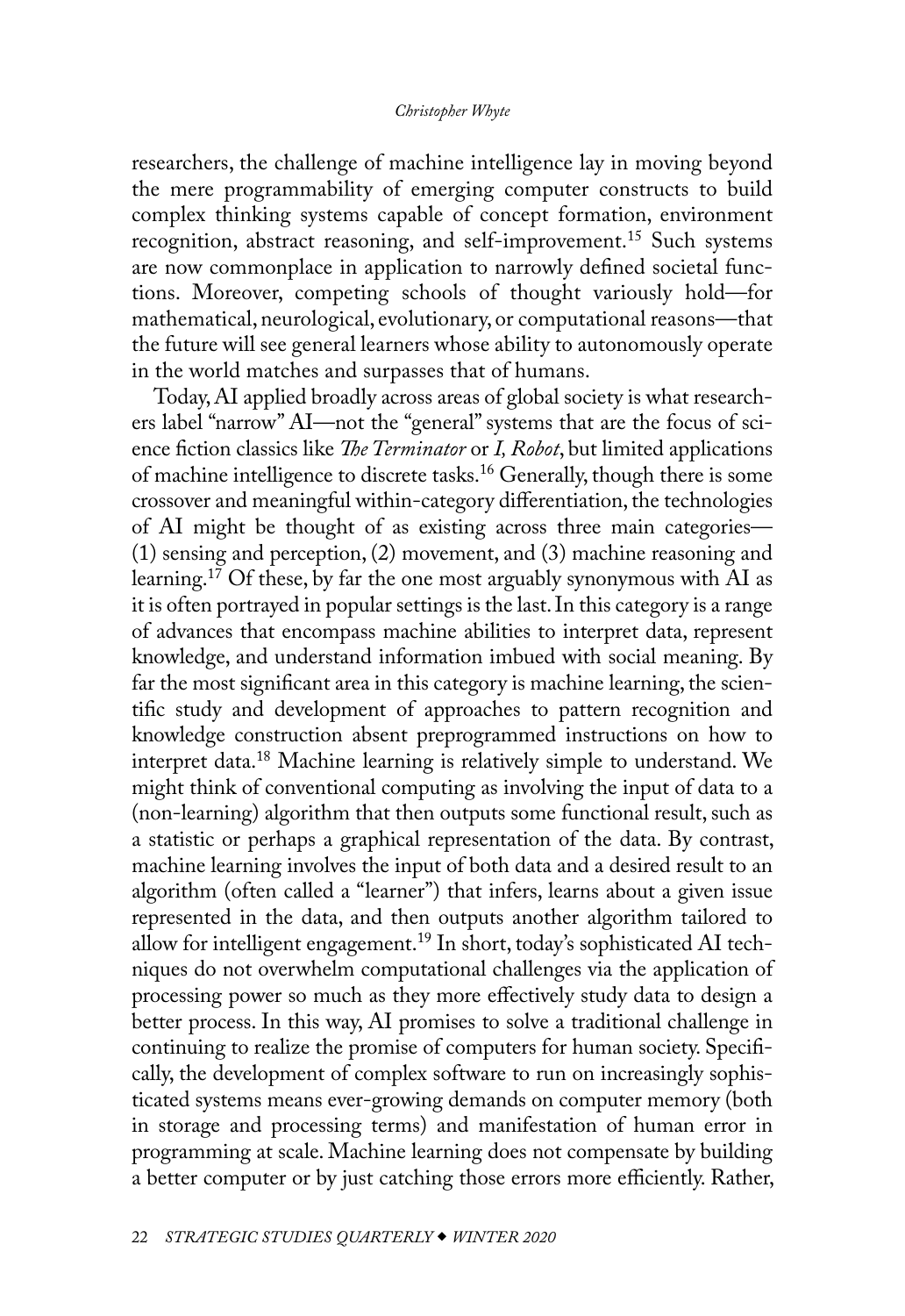<span id="page-5-0"></span>it does so by allowing computers to sidestep such issues entirely by programming and reprogramming themselves more efficiently.

While machine learning involves those new processes and techniques for the direct mimicry of human cognition, the first two categories above sensing and perception and movement—include the technologies needed to allow machines to effectively move beyond internal process to survey and operate within an environment. To some degree, of course, better sensing and perception are part and parcel of building better machine reasoning and learning algorithms. After all, effective mimicry of human cognition requires that such algorithms are able to interpret data and make inferences as a human might.<sup>20</sup> This involves an ability to consider language usage as a human might—that is, more effective natural language processing (NLP)—and a capability to construct and represent knowledge via ontological treatment.<sup>21</sup> Thus, learner algorithms can move beyond simplistic statistical treatment of input data to identify concepts and connections that are sociological in nature.

Beyond the syntactic foundations of such advances in perception, however, much AI involves the development of new sensor systems that create data for algorithms to consume. Advances in camera systems and microwave sensors that allow for sophisticated text and imagery recognition via visual feeds, for instance, are critical to the function of new software that helps law enforcement more rapidly assess patterns in criminal behavior or traffic flow. At the same time, AI involves the construction of robotic systems that can more effectively gather data and act as autonomous agents with the help of advanced learning software.<sup>[22](#page-25-0)</sup>

# Expected Advances in AI-Enabled Cyber Offense

How might artificial intelligence augment or upgrade offensive cyber operations (OCO)? The conventional answer to such a question is simply that AI (specifically, machine learning) stands to (1) make cyber attacks more insidious, disruptive, and long-lasting; (2) reduce the effectiveness of conventional defensive measures; and (3) make powerful attacks more accessible for the median malicious online actor. Thus, AI portends unprecedented adaptability, rapidity, and opportunity for unexpected malicious behavior than has previously been the case. Four prospective dynamics surrounding AI-enabled cyber offense seem worthy of note.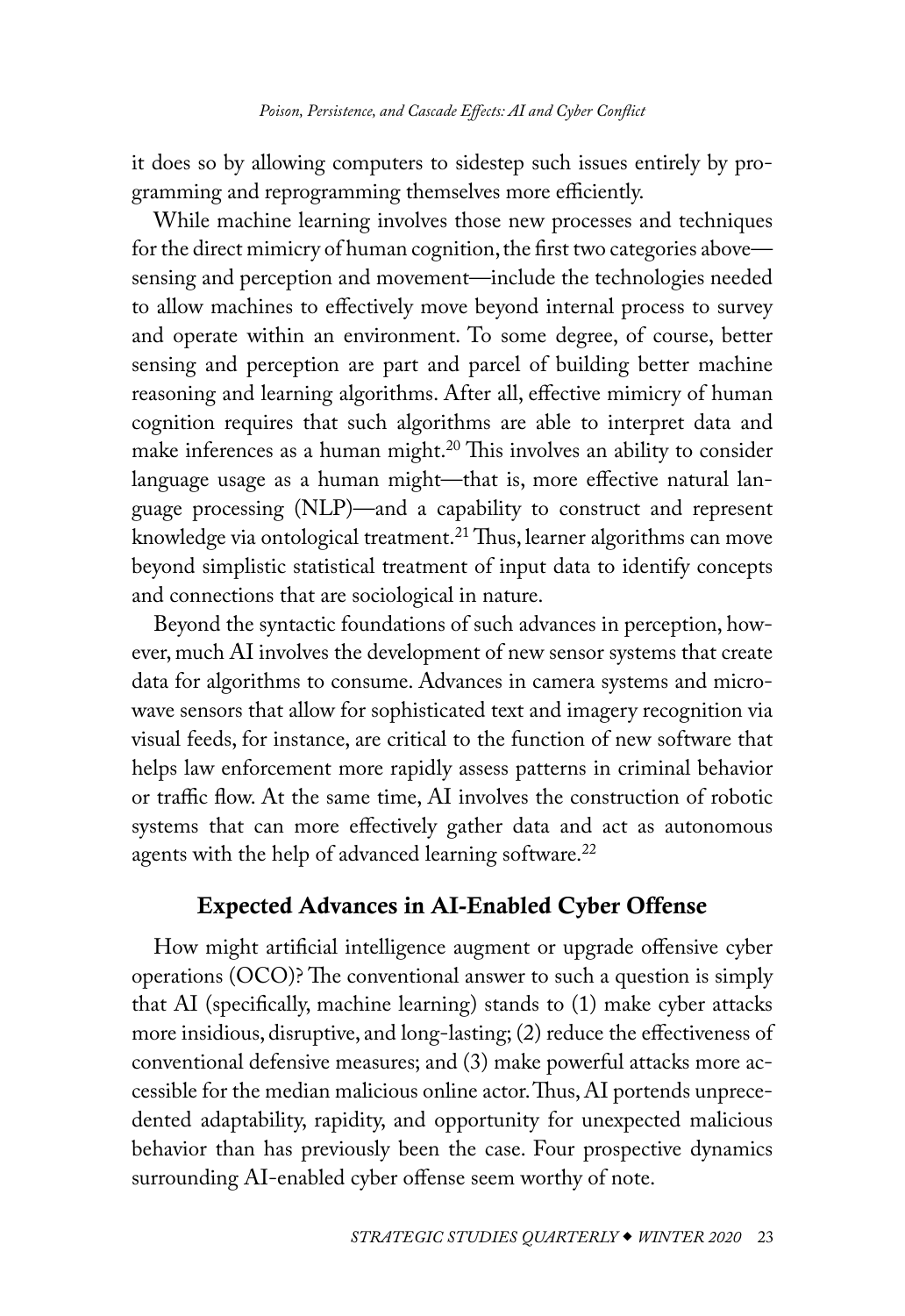## <span id="page-6-0"></span>*Attack Surface Analysis at Scale and Speed*

AI programming portends a heightened threat to prospective cyberattack victims insofar as it enables analysis of the attack surface of tar-geted systems and victim entities at scale.<sup>[23](#page-25-0)</sup> This manifests at two levels. The first is the opportunity for malware to use incoming data obtained via infection of machines to probabilistically judge where and when further infection is likely to lead to some value return. An example of how such future AI-enabled malware might work comes from the financial sector–targeting Trickbot malware encountered in just the past two years.[24](#page-25-0) At the point of initial compromise, Trickbot—the target of preemptive cyber operations conducted by Microsoft and US Cyber Command in October 2020 due to its prospective use in election interference activities—functions similarly to other worm-enabled malware seen since the mid-2010s. Once it establishes a foothold, however, within minutes the software targets and compromises additional machines that do not follow a clear pattern of target selection. Not only is the malware able to scale its attack at some speed, it also selects victims based on a "smart" analysis of prospective success in further infection. The word "smart" is placed in quotation marks here because the malware is not truly using the AI techniques that many experts herald as coming soon; rather, it is manually programmed to take more careful action. Nevertheless, the example stands as a case wherein a rapid understanding of the attack surface of a target network has led to an unusual strategy of infection. Not every potential target is hit but only, in the financial services case at least, targets with clear vulnerabilities in the form of outdated Server Message Block (SMB) services. The strategy there proved difficult and costly for defenders set up to handle less persistent threats.

Another manifestation of greater analysis of attack surfaces leading to increased digital insecurity lies in the wealth of data and metadata that either might be obtained via traditional intelligence methods or are already available from criminal sources. The more data available to malicious actors interested in leveraging the advantages of AI for cyber aggression, the more capable the techniques employed might be. The future may very well hold cyber campaigns of either criminal or political natures that are substantially informed by the wealth of data that might be made available to attackers for analysis. The gold standard of AI-enabled OCO, particularly those targeting broad populations or large institutions, is one substantially designed by learning systems that infer lateral approaches to targets—and, in some cases, rapidly and autonomously undertake malicious action informed by such inference—with relatively low risk of detection or mitigation. Indeed,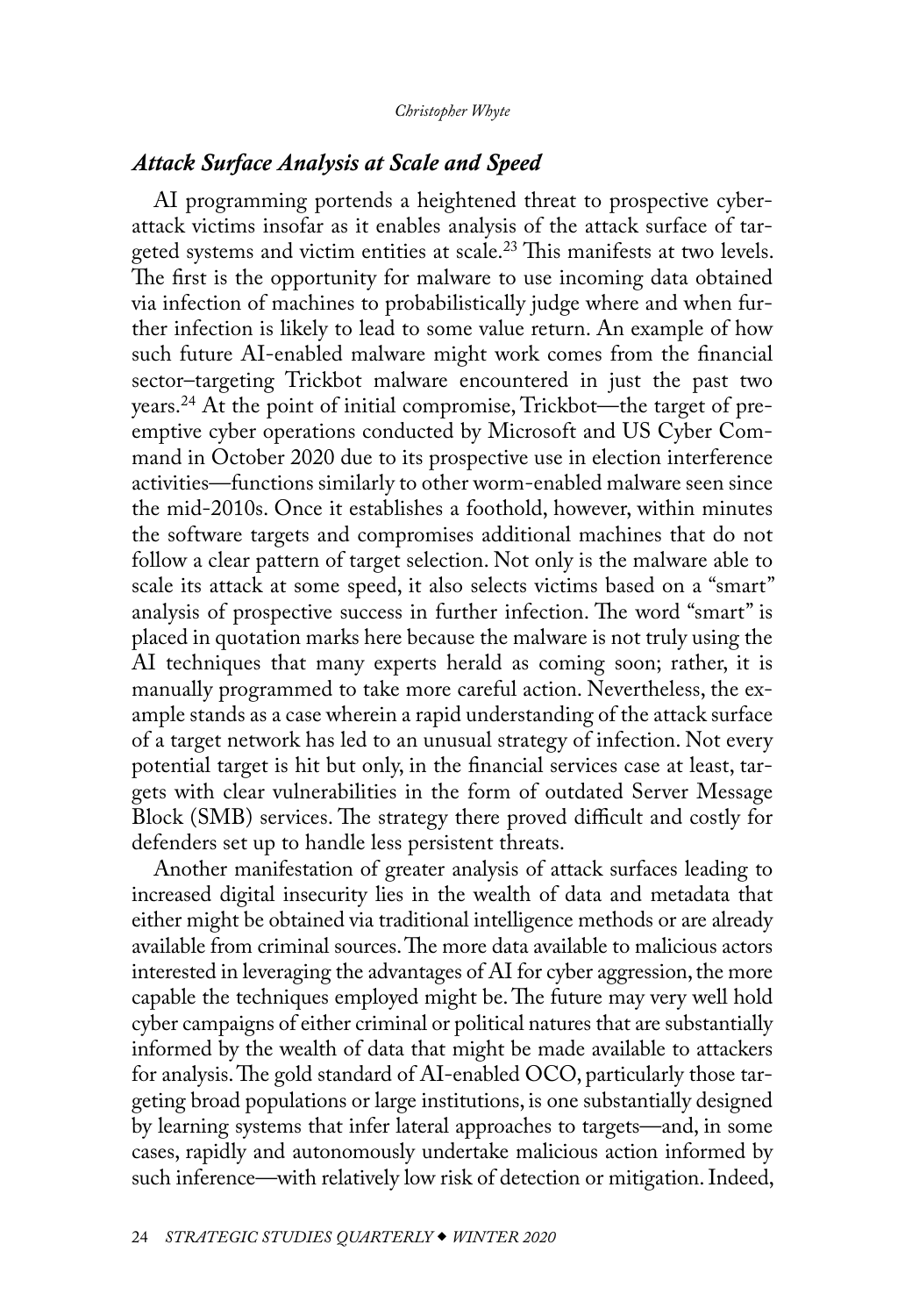this threat of attack surfaces under sophisticated machine intelligence analysis is one of the core challenges that promises to impact current thinking on cyber conflict strategy and signaling.

## *Technique Adaptation*

A second dynamic surrounding AI-enabled cyber offense is the inevitable ability of malware to autonomously select from a toolkit of options for further spread. Malware inserted into a machine might undertake environmental analyses and determine that another technique is more suited to attacking new victims than was the exploit involved in the initial compromise. Here, the shape of AI-enabled cyber attack is not much different from the sophisticated software often employed by state security institutions or other advanced persistent threat actors. Rather, it is simply a more accessible, automatable ability to empower hackers of all stripes to use tools smart enough to fit variable elements of an attack toolkit to a diverse attack surface.

## *Adversarial Tactical Adaptation*

The threat of cyber offense upgraded by AI is also one of malware able to adjust its own strategy of approach as operations are underway. Different from a simple ability to assess potential targets and select appropriate methods of approach, AI programming will allow malware to alter its tactics in line with mission parameters as it learns more and more about the operating environment and the defenders and users populating that environment. Faced with diverse defense efforts across a diverse multinetwork attack surface, a sophisticated AI-enabled attack on defense infrastructure could, for instance, determine that the rapid promulgation most advisable for one institution—say, a research laboratory—would be associated with greater risks of detection if executed against another target—say, a military base of operations. In such circumstances, the same piece of malware might be able to select an alternative approach, such as hiding or going "slow and low" in its effort to compromise machines and exfiltrate information. Therefore, AI-enabled malware presents as an adversarial threat that functions even or especially when robust defender efforts are apparent.

## *Multiple Mindsets*

Experts are concerned not only that AI-enabled malware will be able to analyze victim networks at scale and act autonomously to attack in ways that maximize opportunities for further compromise. A sub-element of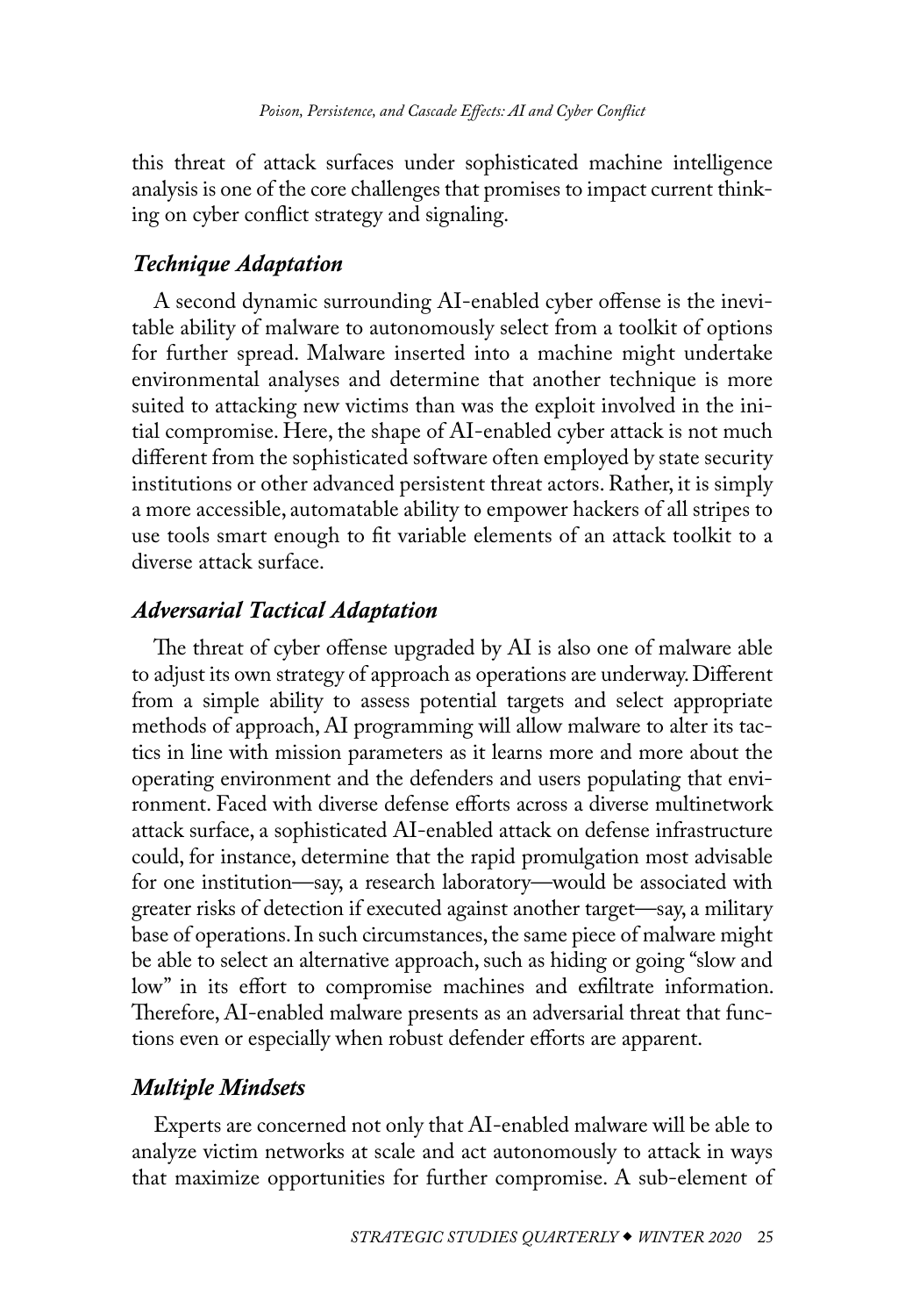<span id="page-8-0"></span>the ability of AI-enabled malware to change tactical approach even beyond the point of victim identification and promulgation is the opportunity for multipurpose malware that might change its own task or learn new tasks within the context of an existing operation. AI programming will allow sophisticated malware to learn about the defensive environment and compartmentalize lessons learned such that alternative "mindsets" can drive activity where mission parameters are deemed to have changed (such as upon discovery of a supervisory control system or where information has been retrieved and the task becomes one of exfiltration).

# Cyber Artificial Intelligence Attacks: Threat Types

Naturally, if the potential underlying AI for cyber offense can be summed up as greater adaptability, rapidity, and opportunity for unexpected malicious behavior, then something similar can be said for the potential of AIenabled cyber defenses. And indeed, it would be unfair to broach any discussion of the prospective impact of AI on cyber conflict without considering that the new learning, reasoning, and sensing techniques will also come to—and already have begun to—undergird the efforts of defenders. Just as AI stands to augment and enhance the offense, so too will it become a necessity for those humans in the loop whose conventional perimeter, simulative, and dissimulative defenses become the fodder from which adversarial attack AI builds better offensive routines.<sup>25</sup> Even here, however, it would be disingenuous to suggest that the AI arms race in cyber capabilities can be boiled down to tit-for-tat improvements in the relative capacities of those on the offense or defense. Those on the defense face complex challenges in the form of cyber artificial intelligence attacks (CAIA), which seek to take advantage of approaches to system operations and defender routines in practice to subvert their legitimate functionality.<sup>26</sup> In other words, CAIAs essentially constitute attacks against the AI itself that will increasingly come to underwrite cyber conflict processes. Offense, then, becomes far more attractive to cyber-capable adversaries than it is currently because of the increased potential to achieve second-order effects (i.e., to affect more than just the targeted infrastructure with a single attack by manipulating underlying algorithmic behaviors). Such attacks might fall into two categories: input attacks and poisoning attacks.

## *Input Attacks*

Input attacks are forms of contestation that seek to fundamentally mis-lead an AI system and skew its efforts to classify patterns of activity.<sup>[27](#page-25-0)</sup> If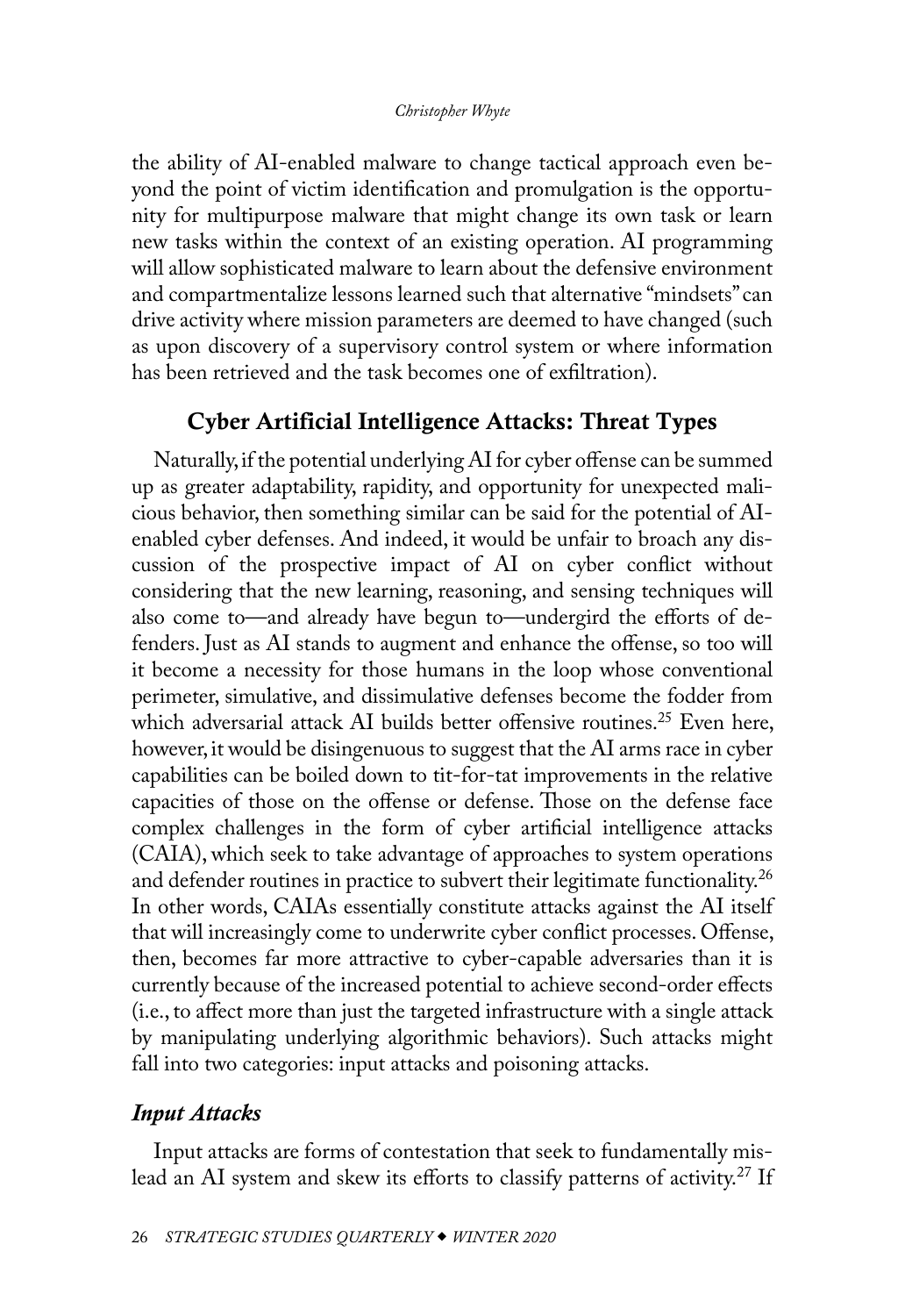<span id="page-9-0"></span>the expectations of a model designed by a learning AI program can be subverted, new space opens for unique, hard-to-predict exploits. Notably, input attacks do not involve attacking the code of AI systems or plug-ins themselves. Rather, the point of input attacks is deception that aims to control—or at least partially shape—how an AI system is "thinking" about a given issue or functional challenge. In this way, input attacks are best thought of as counter–command and control (counter-C2) warfare.[28](#page-25-0)

Input attacks are highly varied in their form and can functionally be a great many things. This is because input attacks are defined by the function and deployment of those models they target. They might even involve physical activities in aid of cyber outcomes. For instance, a hypothetical rerunning of the Stuxnet attack on Iran's uranium enrichment facility at Natanz—wherein the defenders employed AI in the defense of internal networks—may have necessitated a nascent phase wherein the malware lay dormant vis-à-vis its core purpose. It would then undertake secondary actions to install internal methods of subverting key defender system functions. At the same time, the malware might also benefit from input attacks by human intelligence assets. For instance, a piece of tape placed on computer monitors on-site could conceivably trick security cameras into believing that those monitors are always on. Those cameras would not then flag an anomaly when malware turns a machine on during a period of inactivity.

# *Poisoning Attacks*

In contrast with input attacks, poisoning attacks are activities that fundamentally seek to compromise the AI programming employed in enemy systems.<sup>29</sup> In the Stuxnet redux example above, such an attack on the part of the malware involved might, among other things, entail gradually increasing traffic volume to certain machines during nonpeak hours. Therein lies the primary way AI systems are "poisoned"—the manipulation of data that such systems are trained on so that the model learned by the target system does not accurately reflect reality. In poisoning an AI system, attackers create backdoors through which further offensive action might be taken. This can, naturally, take several formats. An attacker might "train" a defending model to be oblivious to specific forms of anomalous behavior. Likewise, a system might be persuaded to fail or trigger some otherwise unrelated—but useful—process at a particular time when a certain action, such as a diagnostic scan, is taken.

Though the subject of poisoning attacks may be reasonably new in the literature on cyber conflict and national security, design of and defense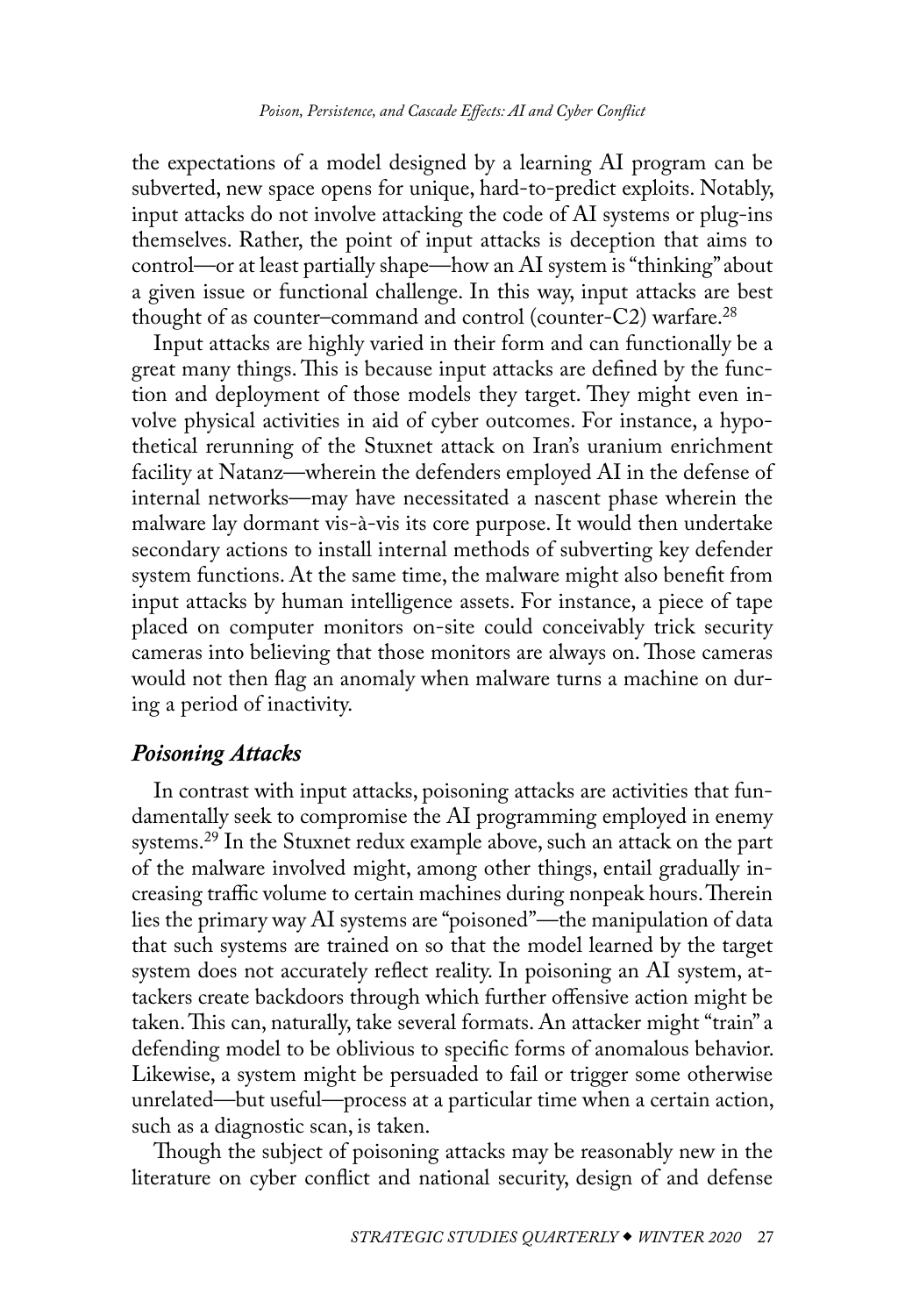<span id="page-10-0"></span>against such activities have long been a focus within the machine-learning literature in computer science. It would be disingenuous to suggest here that the threat is insurmountable. While much work has consistently demonstrated the limited access and resources required to engage in poisoning attacks on neural networks, a few strategies seem promising for defense on several fronts.<sup>[30](#page-26-0)</sup> Use of blockchain or watermarking techniques to "sign" data as safe to use, for instance, might prevent compromise even when access by malicious attackers is possible.<sup>31</sup> Statistical optimization techniques using only subsets of data sets also decreases reliance on entire data repositories and allows for self-analysis of data provenance.<sup>[32](#page-26-0)</sup> Others have suggested a strategy of introducing controlled perturbations into data to dramatically reduce the effectiveness of poisoning efforts.<sup>33</sup> Nevertheless, these defensive efforts are vulnerable to many of the conditional vulnerabilities that characterize the best network defense techniques. For instance, the need to apply such defenses at scale clashes with the inevitable complexity of the global information technology landscape and conflicts with commercial interests in product development that emphasize proprietary solutions at speed over best security practices. Thus, poisoning attacks promise to be an increasingly prominent threat to smart systems into the future, particularly as they benefit from the use of self-learning techniques to compensate for defender efforts.

# *Thinking About Cyber AI Attacks at Scale*

While it is tempting to think of the threat of attacks that compromise the function of AI systems that defenders must increasingly come to rely on only at the level of cyber operations themselves, the implications of CAIAs for national security apparatuses go beyond such considerations. Specifically, the problem of poison for modern security institutions exists beyond the implications for cyber conflict; indeed, cyber operations are just one element of the challenge. Given the coming proliferation of AI across military functions, security planners face the threat of skewness from nigh uncountable sources. If adversary militaries wish to skew North Atlantic Treaty Organization (NATO) analytics, they might use conventional military deception methods—such as deploying decoy vehicles during military maneuvers to mislead NATO forces about the normal scale and dispersion of adversary forces—as easily as they might tamper with training data via cyber means. Thus, it would be at least partially disingenuous to argue here that the augmentation of cyber conflict processes by AI constitutes a unique-to-the-domain coming transformation.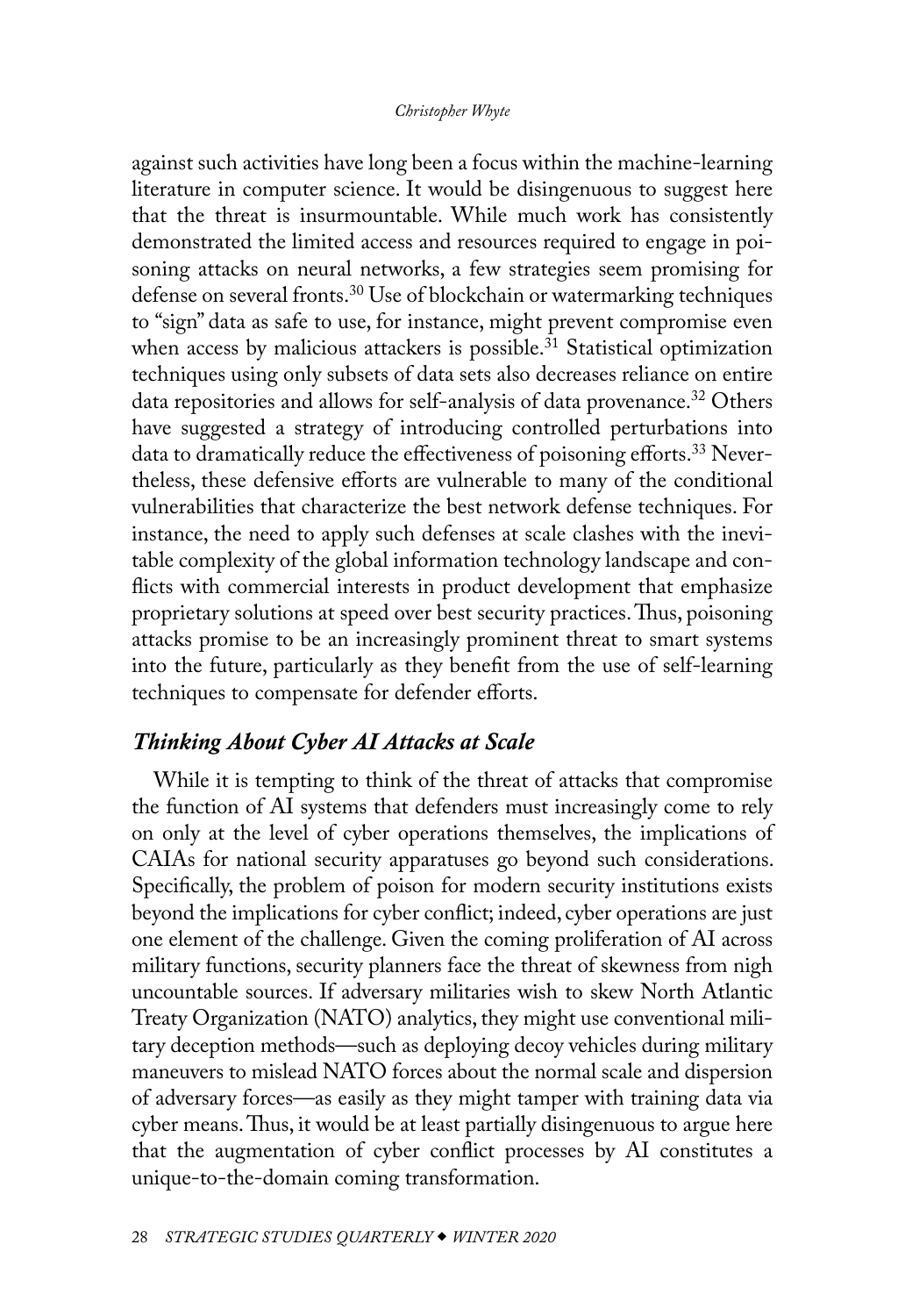# *Shaping Behavior in an Age of Adversarial Learning*

What is particularly unique about the intersection of artificial intelligence and cyber conflict processes, however, is that the centrality of cyberspace to the deployment and operation of soon-to-be ubiquitous AI systems implies expanded motivations—such as an increased interest in using cyberspace to affect extra-domain technological processes—for operations within the domain. The prospect of subverting AI-driven security functions—in particular, the prospect of fundamentally poisoning the deliberative and operational bases of important national security establishment functions—incentivizes operations in cyberspace beyond in-domain effects and outcomes. On the one hand, cybersecurity experts might expect an intensification of cyber conflict and criminal activities around the world based on near-term adoption of advancing AI programming that promises rapid adaptability and sophistication without either major investment or the need for major human presence in the loop. On the other hand, the same experts might expect an intensification of such activities because cyber AI attacks will clearly so often involve effects beyond the domain (e.g., cyber operations not operationally focused on some digital compromise so much as they are intended to affect real-world approaches to risk management, strategic assessment, and resultant military deployments, financial outlays, etc.).

# Implications for Deterrence in Cyberspace

What follows is a contextual analysis of the implications of AIaugmented cyber attack for current strategic approaches to mitigating cyber conflict. This includes the strategy of forward defense based around the dynamics of persistent engagement between adversaries in the cyber domain that now constitutes US Title 10 approaches to operations online. It suggests several core problems that either intensify or newly manifest in an era of large-scale proliferation of AI in cyber. The focus on US strategy is intentional; changes to America's force posture in the fifth domain represent the concrete edge of efforts to adapt prevailing approaches to cyber conflict in the context of both intensifying digital interference since 2010 and the failing applicability of legacy security concepts to the challenge. Dynamics of AI-augmented cyber conflict and the ensuing questions that must be addressed vary beyond the scope of such singular focus, of course. But national contextualization allows for more in-depth exploration and produces analytic outcomes generalizable beyond the case.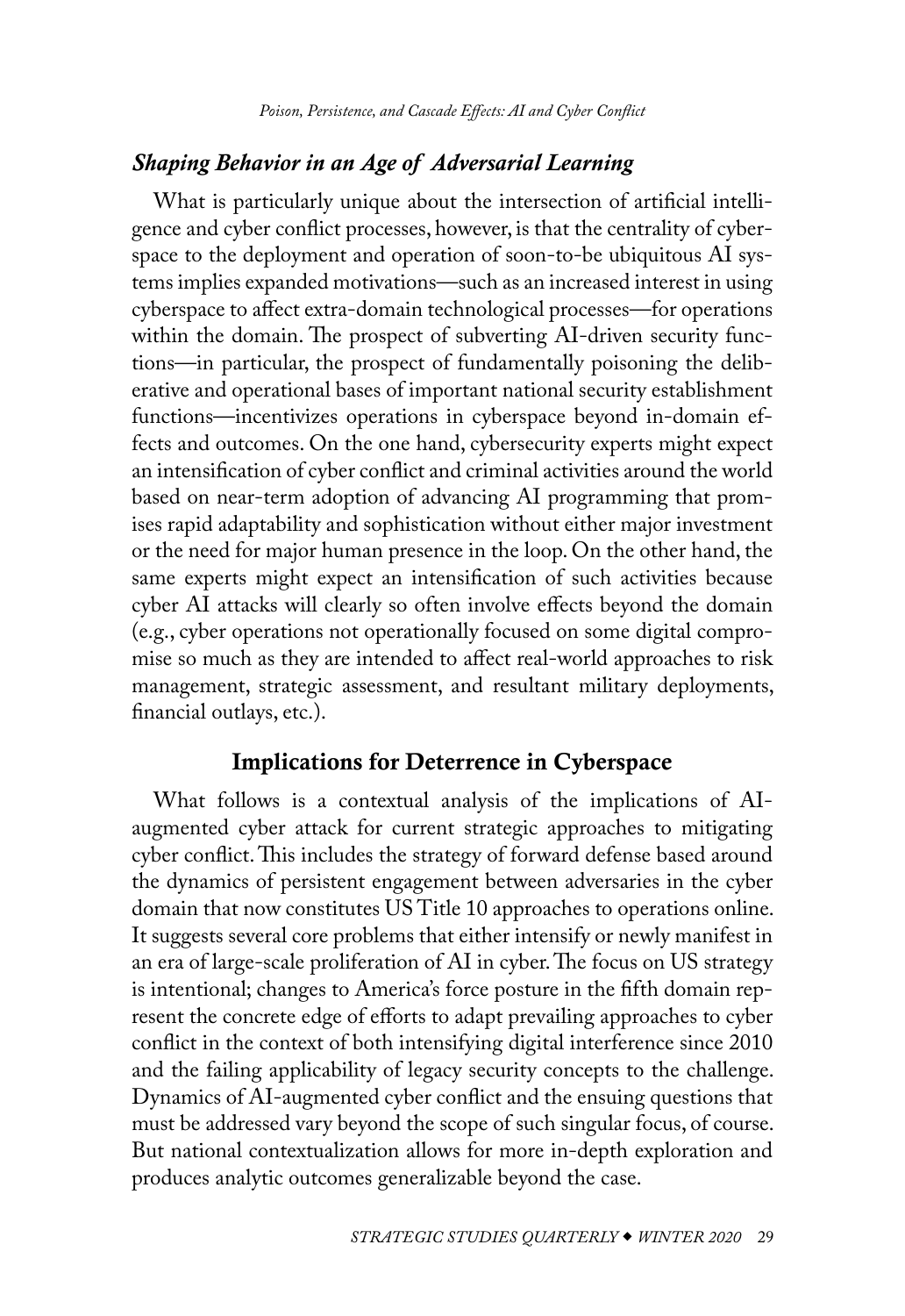## <span id="page-12-0"></span>*Defending Forward and Persistent Engagement*

In 2018, as it was elevated to the status of unified combatant command in the US military, Cyber Command promulgated a new strategic vision centered around the concept of persistent engagement.<sup>34</sup> To put the concept and strategy that emerge bluntly, PE means that Cyber Command intends be everywhere, constantly maintaining presence and employing necessary tools against US adversaries in networks wherever they might be found. The strategy pushes back against past practices by the US and its allies wherein operations were based on the political desire to mitigate cyber risk principally via norm development and through deterrent efforts that stemmed substantially from the shape of Cold War postures.<sup>[35](#page-26-0)</sup>

In terms of the strategic logic of engagement in the domain, the PE strategy largely emerges from the work of Richard Harknett and Michael Fischerkeller during their time as scholars attached to Cyber Command. The authors argue that the unique character of cyberspace means that traditional deterrent approaches are doomed to failure.<sup>36</sup> Given that deterrence involves strong demonstrations of defense or meaningful statements of punishment, they contend, prospects for developing a sustainable deterrent posture online are limited (or so the architects of the new approach hold).<sup>37</sup> It is extremely difficult to demonstrate defensive capabilities at the scale demanded by a national cyber deterrent strategy, and punishment rarely works in the way it is intended.

Communicating specific meaning in retaliation is difficult, particularly where the diversity of activities that constitute cyber conflict is immensely high. Moreover, response options are often not ready to execute in the time frame required by policy makers that seek to deter. And conceptual agreement on the significance or role of certain elements of the domain is not easy to come by, with poor understanding of what might be meant—if anything—by sovereignty online being a hallmark of the digital world.

The result is an alternative strategy—persistent engagement—that emphasizes "defending forward." This posture involves cyber forces of Western nations operating beyond government and domestic networks to actively contest enemy activities aimed at harming national security or other national interests. Such operations, it is argued, can avoid escalation by embracing the doctrine of selective engagement and can be designed specifically to scale tactical efforts into strategic gains. In doing so, the idea is that the behavior of adversaries can be shaped and the scope of what is deemed to be appropriate competition can be made known.<sup>38</sup> The resultant condition should, it is hoped, be one of "agreed competition" wherein the bounds of cyber conflict deemed to be acceptable can be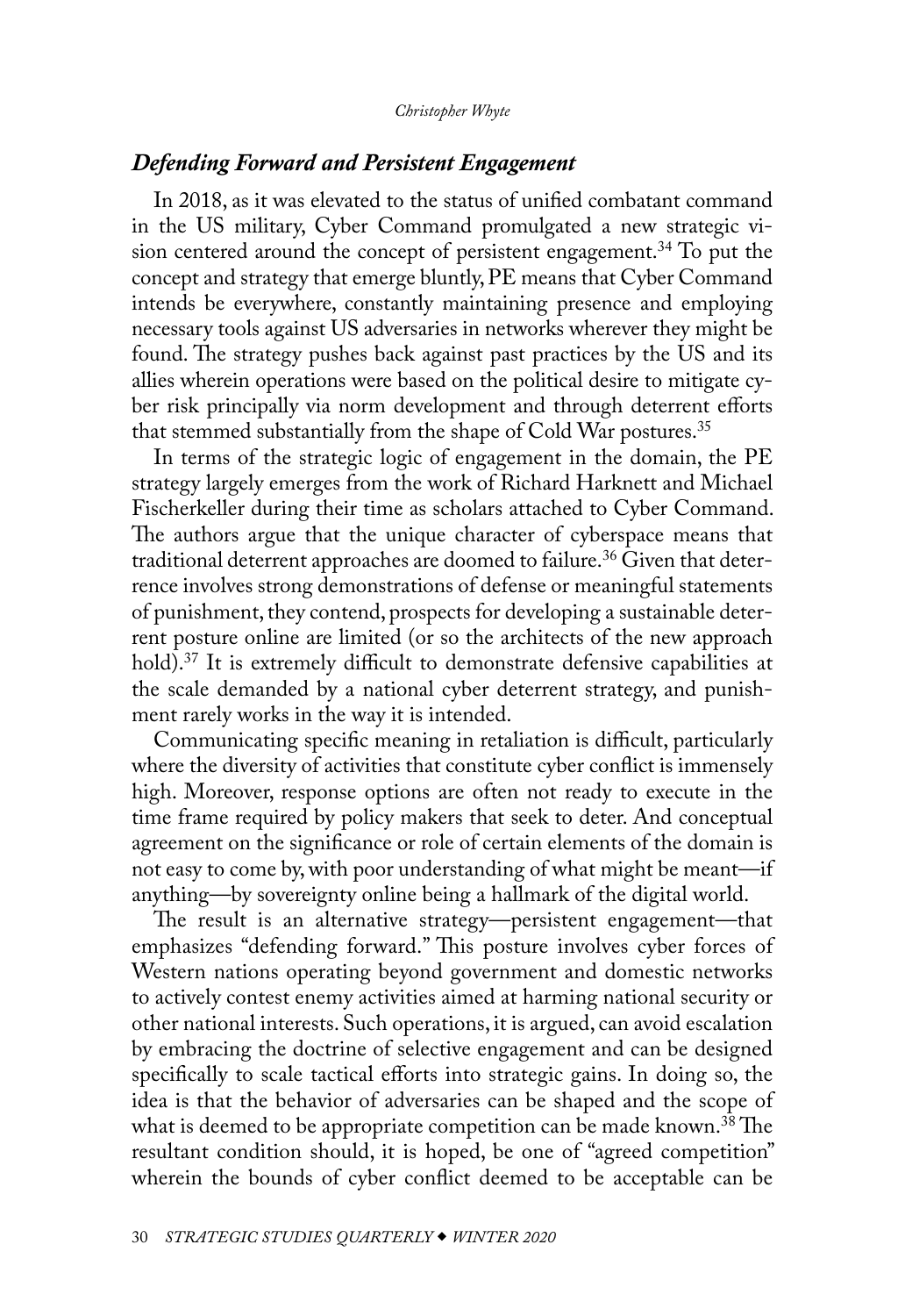<span id="page-13-0"></span>consistently made known and where the worst excesses of digital insecurity for states might be avoided by the institution of precise conditions of case-by-case deterrence.<sup>[39](#page-26-0)</sup>

# *Basic Challenges of AI for Persistent Engagement*

Thinking effectively about the problem of poison for cyber conflict processes—particularly as a subset of all national security processes—is difficult in that we fundamentally have to think about learning as it manifests in two different settings, the organizational setting and in the construction of AI systems. It is not simply enough to consider the impact of rapid learning techniques for cyber conflict as we understand it today, though that approach to thinking about the problem of AI in this area does suggest some obvious challenges to be faced by prevailing strategy.

Above almost all other implications, broad-scoped upgrading of "conventional" cyber techniques portend a simple functional challenge for cyber strategy. Specifically, it suggests a narrowing of the space within which adversaries might undertake cost-benefit calculations and come to believe that the benefits of further action are outweighed by the costs that might be imposed in the domain by forward defenders. Simply put, if smart tools exist that can more reliably avoid detection, take lateral routes to targets, or scale effects much more quickly than is the norm today, then adversaries are likely to exhibit increased willingness to continue operating under circumstances they would not have previously. Especially given that the stakes of defection from agreed conditions of competition are not typically very high in political terms, this contraction of that space wherein persuasion is argued to be possible under a doctrine of persistent engagement ostensibly makes meaningful signaling yet more difficult from situation to situation. Likewise, at the most basic level, the proliferation of relatively robust abilities to achieve effects in the digital domain via lateral action action that takes indirect, harder-to-predict pathways toward targets and outcomes—suggests that we might see recurrent incidents in areas where the threat had previously been thought to have been realized and countered in some form.[40](#page-26-0)

It is worth noting on an operational level that AI-enabled cyber conflict adds a new dimension to the traditional perception problem experienced in cyberspace wherein attribution of intent or agency is particularly difficult at the point of threat detection and analysis.<sup>41</sup> Where a probing attack or some other action is detected, it is rare that the investigator is able to discern between run-of-the-mill adversary efforts to conduct espionage or some attacking action. In the near term, another possibility is that cyber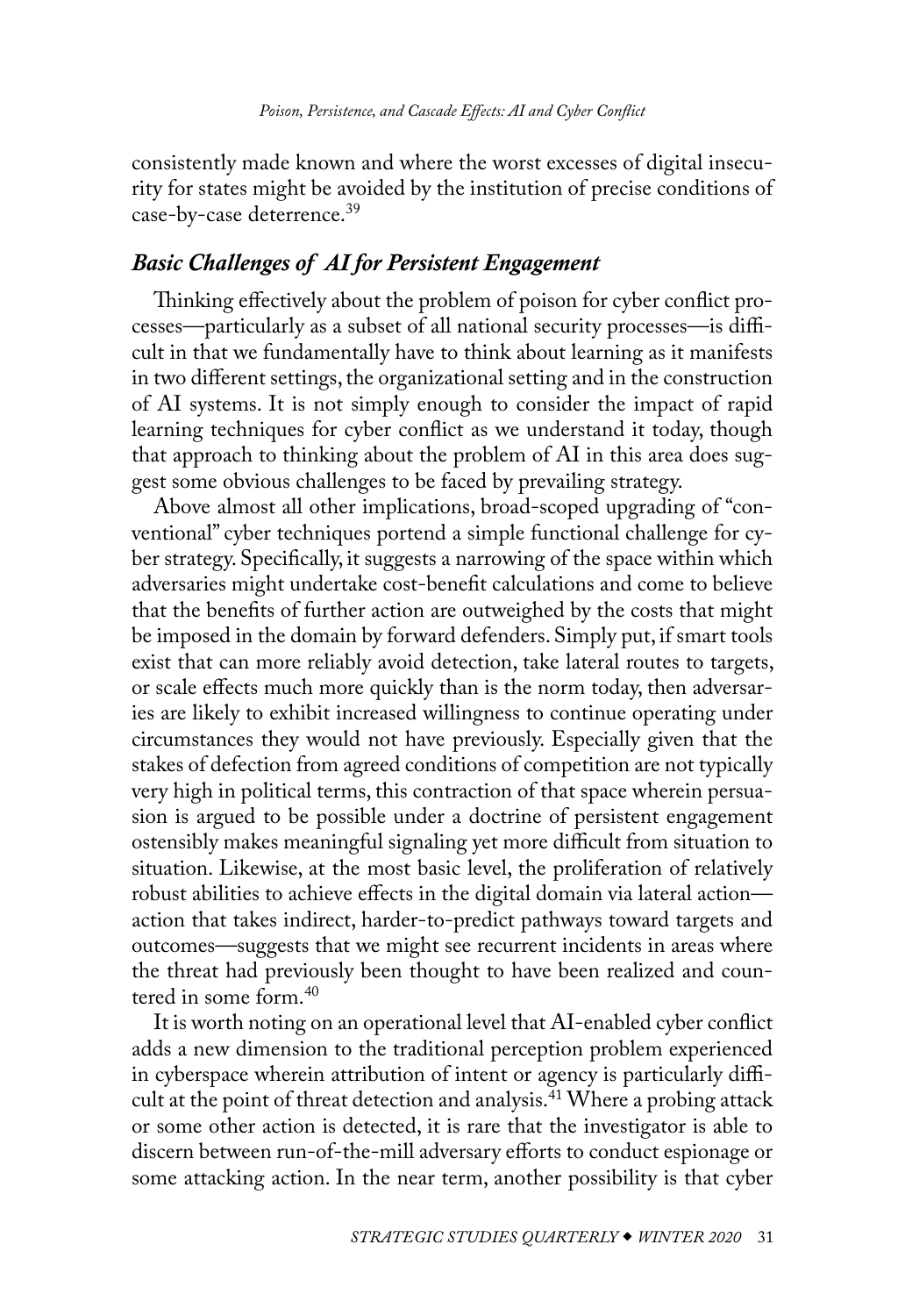<span id="page-14-0"></span>actions may be not linked with either espionage or direct attack but with attempts to interfere with the function of AI programming.<sup>42</sup> The particular danger here is that such attempts may involve activities even less clearly discernable as aggressive than is the case with espionage activities.

## *AI, Feedback Loops, and the Logic of Persistent Engagement*

Beyond functional AI-induced issues of added sophistication and perception, the strategic logic of PE may be made more vulnerable when new learning tools employed at scale also impact second-order conditions relevant to the conduct of cyber conflict in broader international relations. Jason Healey, in his analysis of challenges awaiting the United States as it continues to commit to the strategy of persistent engagement, discusses such logic in the context of feedback loops.<sup>43</sup> Feedback loops describe any system where the outputs of a process either constitute or affect the inputs of that same process as it iterates over time. Positive and negative feedback mean, respectively, outcomes that either amplify the original process or dampen it. With PE, the idea is that forward operation allows the US to see attacks before they occur (informing domestic actors more effectively as a result) and produces "friction" that increases the costs of antagonism for adversaries[.44](#page-27-0) Alongside more conventional deterrent operations, this activity should in theory create negative feedback—a dampening, con-straining effect on aggressive behavior in cyberspace.<sup>[45](#page-27-0)</sup>

In discussing PE in this fashion, Healey joins others concerned about the risks of such an assertive policy.<sup>[46](#page-27-0)</sup> A main concern, what he refers to as "on-net" challenges, revolves around the issues of misperception and tacit intersubjectivity in direct cyber interactions discussed above.<sup>47</sup> Beyond simple functional difficulties, it is worthwhile reiterating in more detail that AI exacerbates a fundamental problem with PE as a strategy, namely that it includes no concrete method of communication other than conflict actions themselves. This particularly manifests on two fronts.

First, the assumptions of tacit bargaining as a critical pushback against the track record of deterrent efforts in cyberspace now functionally sit at the heart of American cyber conflict policy.<sup>48</sup> This is problematic because strategic assumptions must be based on a range of operational dynamics that are inevitably hard to fully observe from just one side of the screen. Friction designed to produce negative feedback is likely to fail if costs to adversaries are minimal.[49](#page-27-0) Certainly, operators can design tactical actions to avoid such an outcome and maximize strategic gains.<sup>50</sup> But to some degree, the impact of forward defense efforts will always be a question of adversary infrastructure and resource commitment, about which the home team will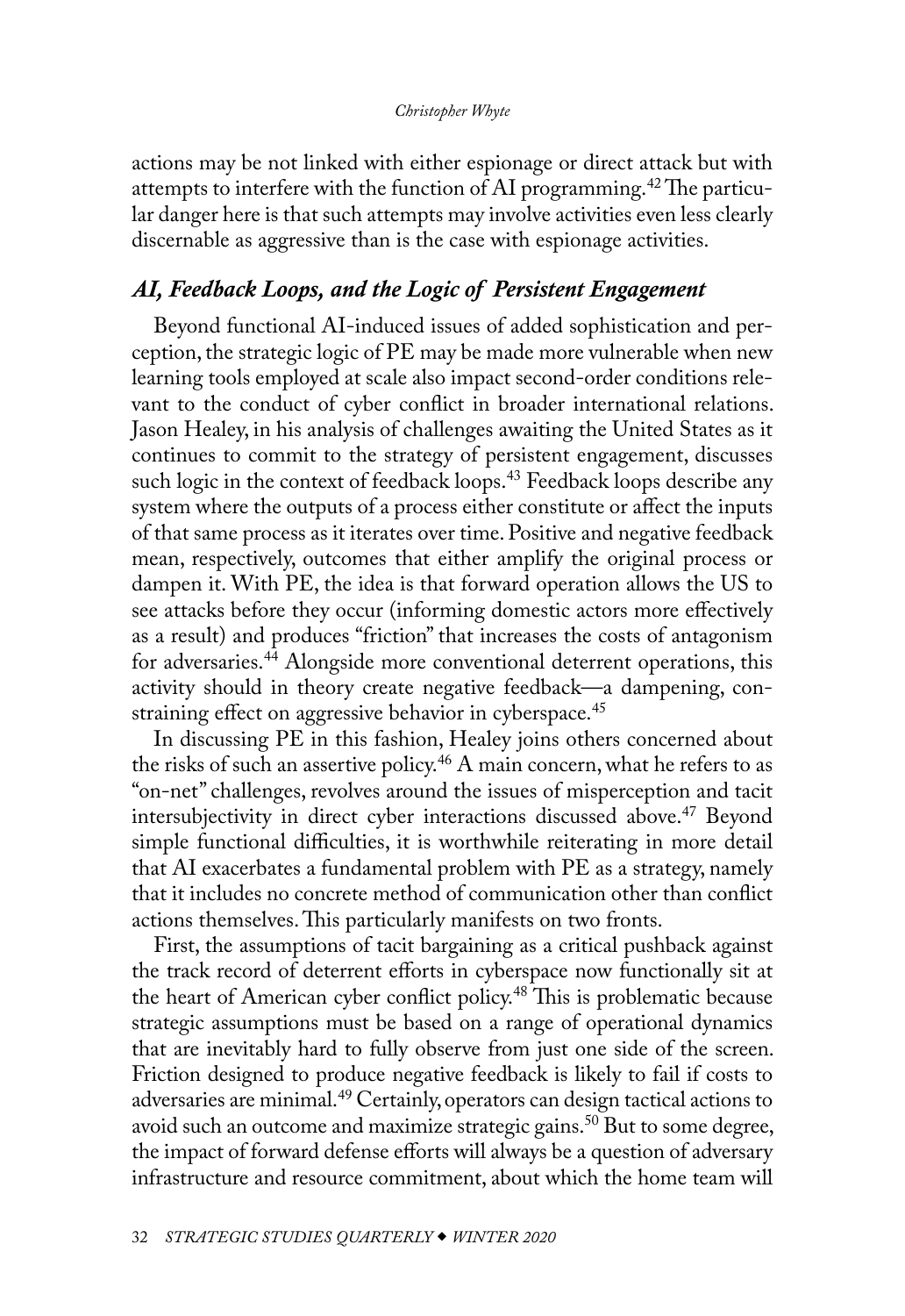<span id="page-15-0"></span>always have imperfect information. If reconstruction of infrastructure is inexpensive, friction will not work. Today, this is a concerning element of PE because the funding structures and priorities of authoritarian opponents can be relatively opaque. Likewise, a robust defense against PE aggression lies not only in in-domain actions but also in adversary efforts to build operational resilience. This may be the commitment of resources sufficient to regularly make American "friction" ineffectual at cost imposition. Or, somewhat more worrying, this might involve further decentralization of extensive cyber operations infrastructure on the part of adversaries, essentially adding distance and compartmentalization of assets with the use of internal, criminal, and non-state proxies to create redundancy and introduce obstacles to American efforts to map the battlespace.

Second, it is not fully clear what the "acceptable" behavior desired by the strategy of PE might look like.<sup>51</sup> As opposed to a strategy like that of the "fleet in being"—which some scholars have suggested as a more realistic strategic alternative to persistent engagement—that explicitly permits low-intensity antagonism, PE calls for setting norms of behavior to be defined by prevailing military and political stakeholders.<sup>52</sup> This means, as some have noted, that there may easily exist tactical or political reasons over time to attempt to interdict any aggressive behavior. And because the only communication intended under PE is in the method of engagement, mechanisms to quickly clarify expectations promise to be clunky at best.

Artificial intelligence adds to the challenges facing PE on both fronts. Currently, a major concern is that failed friction will lead to "aggression spirals" in which both sides escalate in search of costly digital territory. AI brings new dimensionality to this concern. Simplistically, AI is likely to lower costs of reconstruction of digital assets across the board, making this situation of failed friction more likely. After all, the game-changing fact of the revolution in machine learning amounts to an ability to overcome via use of self-reprogrammable learner algorithms—the programming bloat that inevitably costs organizations resources as their infrastructure is called upon to provide more diverse specialty functions at scale. Additionally, in-domain escalations might be motivated beyond the link between offensive actions and imposed costs assumed by the strategy. Aggression spirals under controlled conditions—at least, as the adversary judges the risks and intentions involved—provide opportunities to train defensive platforms and to showcase strategies of aggression intended to mislead the peer competitor. Such activity is clearly attractive, as enough evidence of adversary behavioral preferences might create cognitive schema and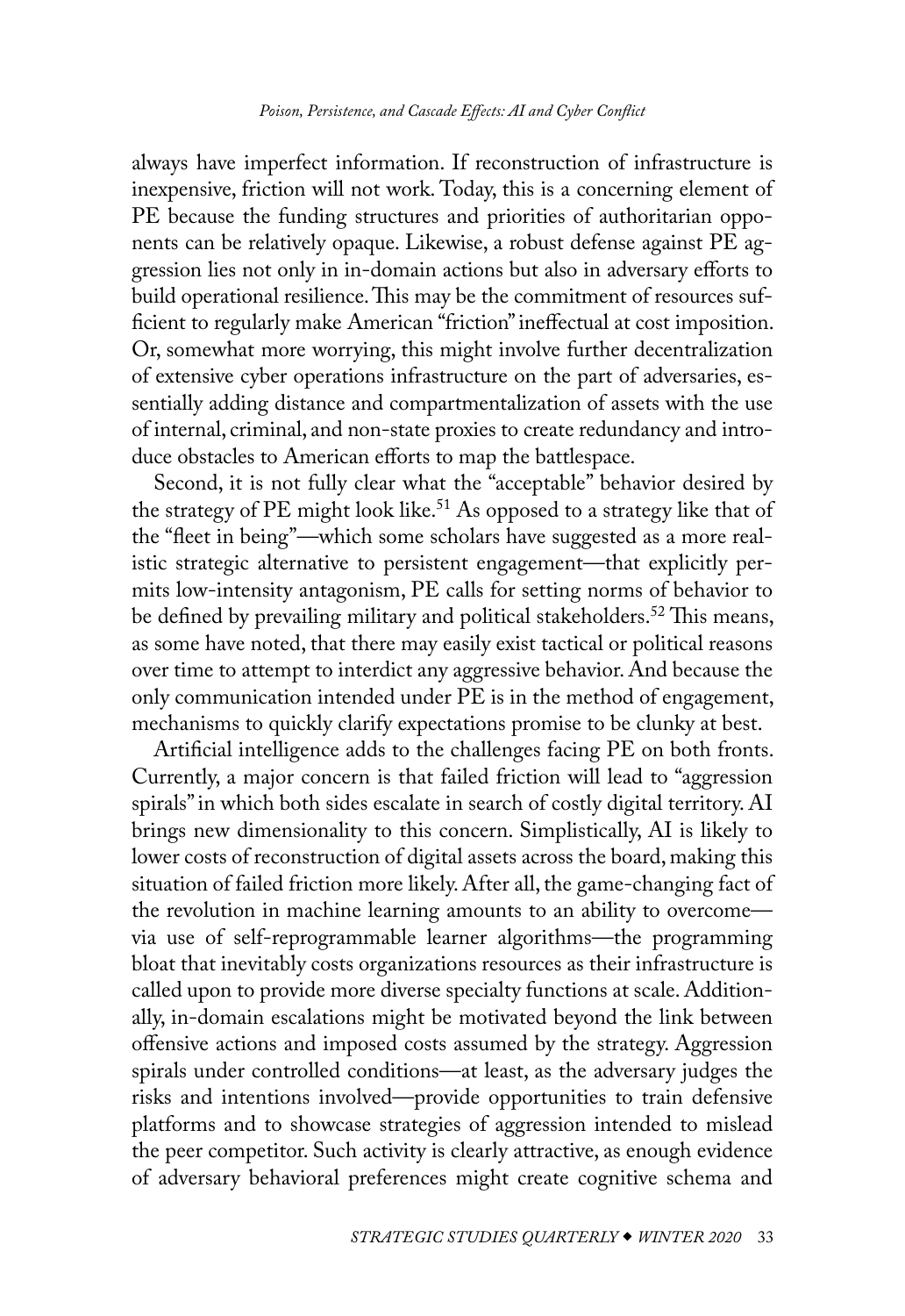<span id="page-16-0"></span>operational cultures that dampen tactical adaptability in the face of new patterns in the data.

The question of "acceptable" behavior also looms large given the question of AI in cyber. As laid out above, states are likely to be motivated to directly influence AI systems employed by adversaries, both those pertaining to cyber operations and those functionally at the heart of innumerable national security and societal processes. This dual focus on subversion of process and of process beyond domain-specific capacities makes answering the behavioral question even harder. If subversive attacks that have increasingly real meaning for strategic knowledge capabilities are imperative for competitors heavily invested in use of AI, then what conventional metric can possibly be used to gauge "aggression"? This is particularly salient given the way the PE strategy holds espionage apart as "acceptable" behavior. If low-intensity and lateral engagement begin to threaten core functional capabilities beyond what is currently the case, then strategists will be forced to either by demonstration or explicit declaration attempt to offer tighter definitions of what activity is "unacceptable" that parses apart espionage from poisoning operations. And such a development seems likely. After all, the logic of PE emerges in trusting that an invisible hand of "market" correction will work to produce behavioral equilibrium. The strategy would surely fail, at least in part, if trust in the integrity of that hand faltered. Actors must understand the limits of the game they are playing. The threat of a subverted rule set itself will likely motivate assertive action to stabilize the battlespace, adding yet another layer of complex calculation to daily action and reaction in the domain.

The issue of cyber conflict in an era where cyberspace is the primary highway for the operation of innumerable AI systems spread across important security and societal infrastructure bears additional mention in the context of PE. Forward defense is simply one layer of the US effort to limit aggression experienced via cyberspace.<sup>53</sup> Traditional deterrent operations and efforts to build norms using conventional diplomatic approaches remain as robust pillars of American cyber foreign policy. Persistent engagement is the lynchpin underlying these additional efforts (see fig. 1).

However, the success of PE seems likely only where there will be clear situational alignment with other efforts. In large part, this is because there is so much natural oscillation in the conditions of sophisticated cyber conflict actions and the reactions of complex state military and civilian government infrastructure. The context of much complexity in international affairs—including global and domestic politics, private versus public behavior in cyberspace, intelligence versus military use of the fifth domain, and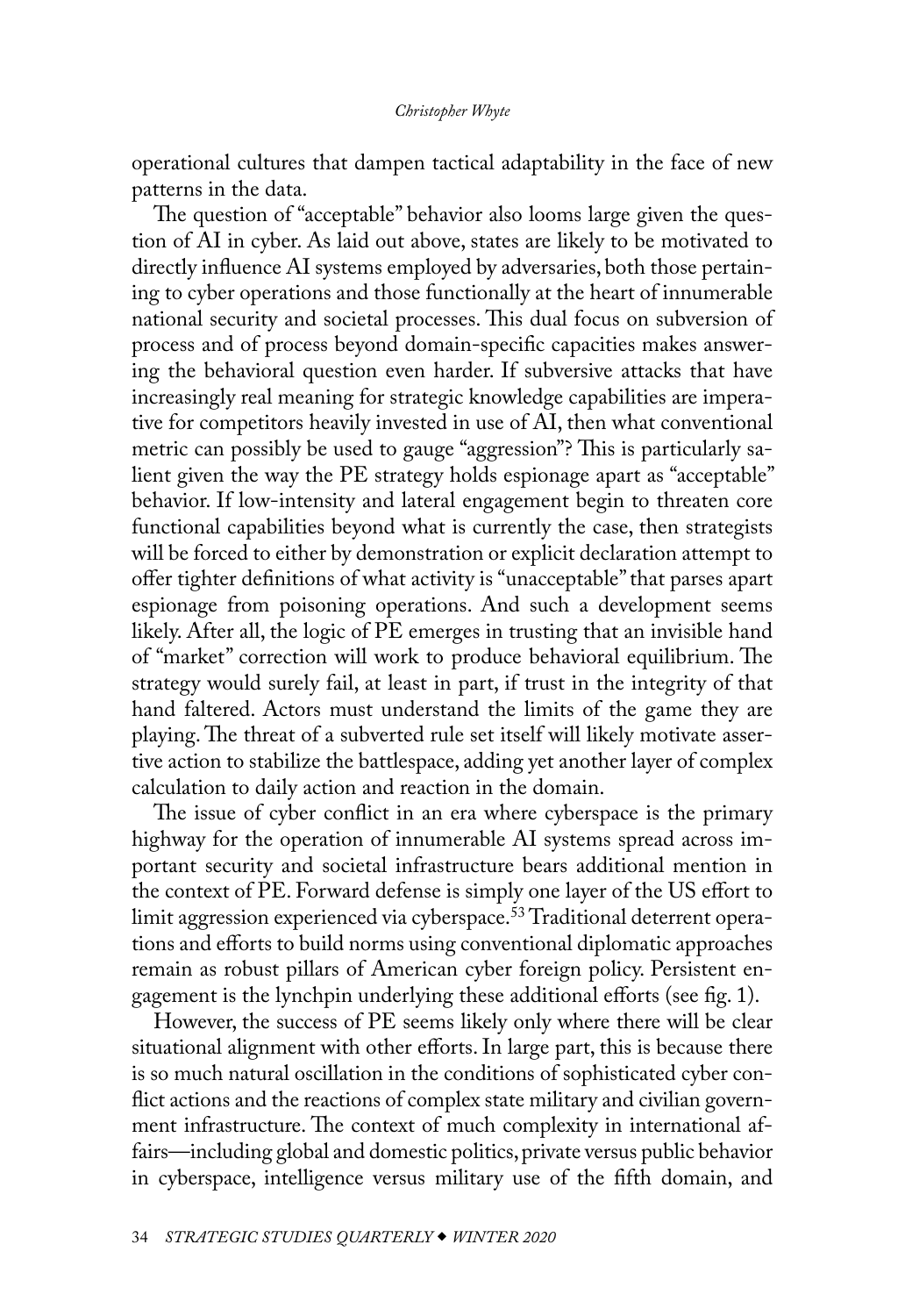<span id="page-17-0"></span>more—constructs nested spaces wherein contrasting perspectives about the logic of digital engagement make sense. Simply put, the "AI-ification" of advanced industrial states in the years to come is likely to cause the multiplication of such spaces as cyberspace becomes the central artery through which so much added manipulative traffic flows. This will make it harder for adversaries to be sensitive to each other's signals while at the same time motivating actions targeting non-domain effects as a strategy to degrade state confidence in the value of longitudinal data pertaining to cyber operations.



## **Layered Cyber Deterrence**



A final implication of AI for PE and current approaches to cyber conflict is with how efforts to secure cyberspace might degrade, as Healey notes, the reality of "an open, interoperable, reliable, and secure Internet that fosters efficiency, innovation, communication, and economic prosperity.["54](#page-27-0) Forward defense naturally relies on a great deal of trust among allies, private sector partners in industry, and other elements of civil society. Yet the actions implied by the strategy are inevitably among the most invasive and assertive imaginable on the part of a national government like that of the United States. This is particularly the case given the way patterns of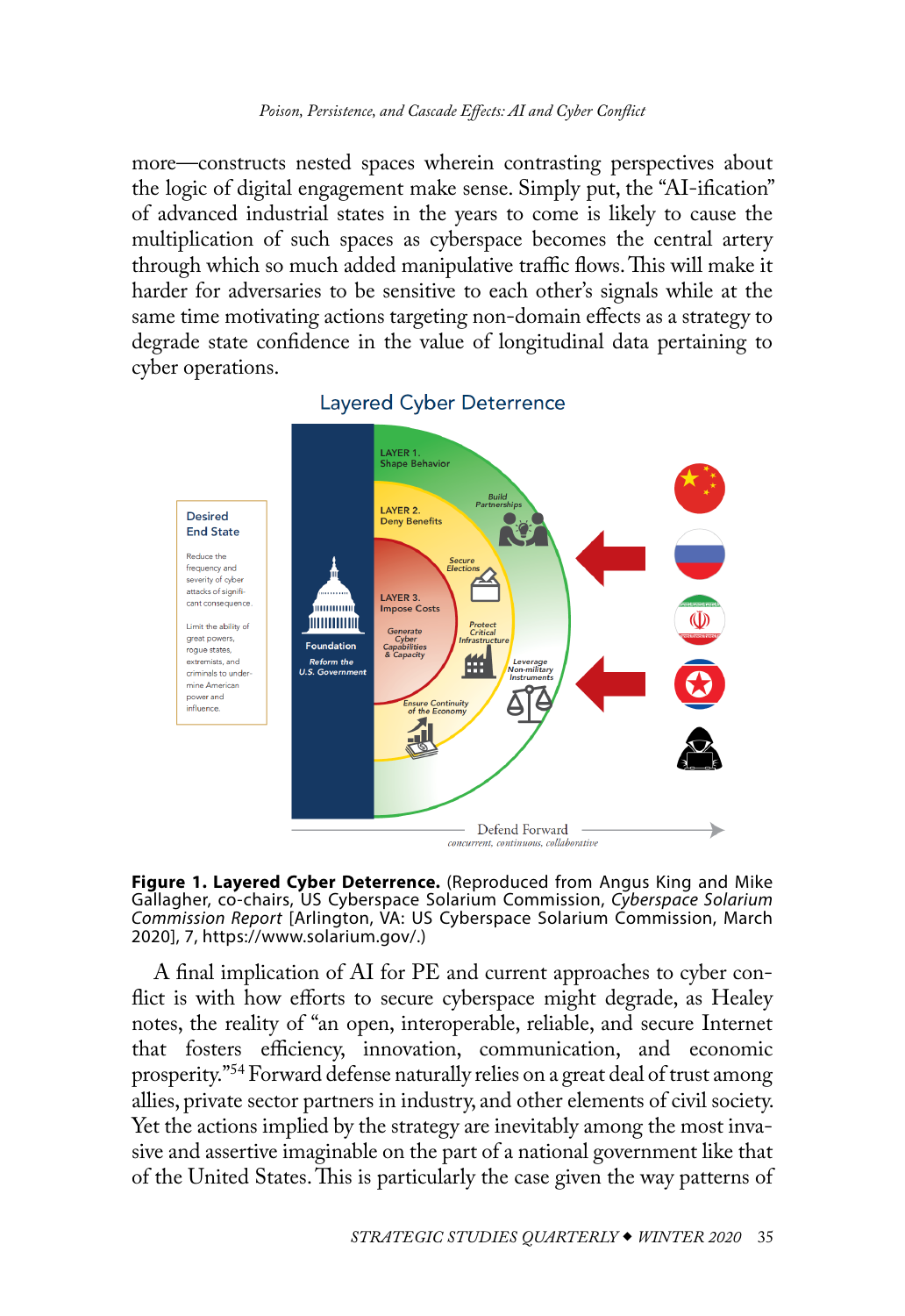engagement are unlikely to ever be the predictable intrusions of terrestrial conflict. This produces a trust challenge to the success of the strategy, with no easy solutions and many fault lines where irritation is not only possible but likely. Global outrage following leaks from Edward Snowden, the Shadow Brokers, and more was not limited to foreign states and persons but was also common in the American private sector, even within the ranks of companies with knowledge of the upstream and provider-sourced data collection efforts of the National Security Agency.

With AI, reliance on distributed smart infrastructure critical to both national security efforts and targets of foreign cyber-enabled manipulation exacerbates the traditional civil-military relations problem already in existence in the digital age. How does the government carry out its security mission and ensure its coercive capability when it is forced to cede ownership of that mission to the de facto governors—including technology companies, Internet service providers, and backbone operators—of the operational domain in question (cyberspace)? Naturally, this problem strikes at the heart of challenges encountered and problematized in recent years regarding attempts to deter foreign digital aggression via cost imposition by denial. The current strategy is, in many ways, a military-oriented solution to challenges that are not—as so many scholars and strategists are wont to suggest—purely driven by domain characteristics but also by legal, normative, and practical government-industry challenges to ensuring national security in democratic states. Persistence underlying more conventional deterrent, norm-building efforts essentially constitutes an effort to define the character of the battlespace, pushing American presence everywhere to shape adversary expectations. With AI, the promise and problem of poisoning the battlespace suggests a (potentially massive) wrinkle for broader American efforts to head a liberal world order, as systematic efforts aimed at subverting algorithmic processes across global society to serve US security objectives spark inevitable outrage. Beyond the obvious broader issues that such outrage might bring about for American foreign policy efforts, the implication is yet another tangled web set to complicate PE as the bedrock of cyber strategy. After all, without additional communications methods baked into the strategy beyond conflict actions themselves, how can democratic states—and particularly the United States—maintain stable deterrent conditions when high political considerations force decision-makers to limit assertive digital activities? Permanent engagement may seem theoretically necessary, but it seems unlikely to be perpetually possible where exogenous changes in political conditions or in the nature of the battlespace threaten. AI stands to produce both.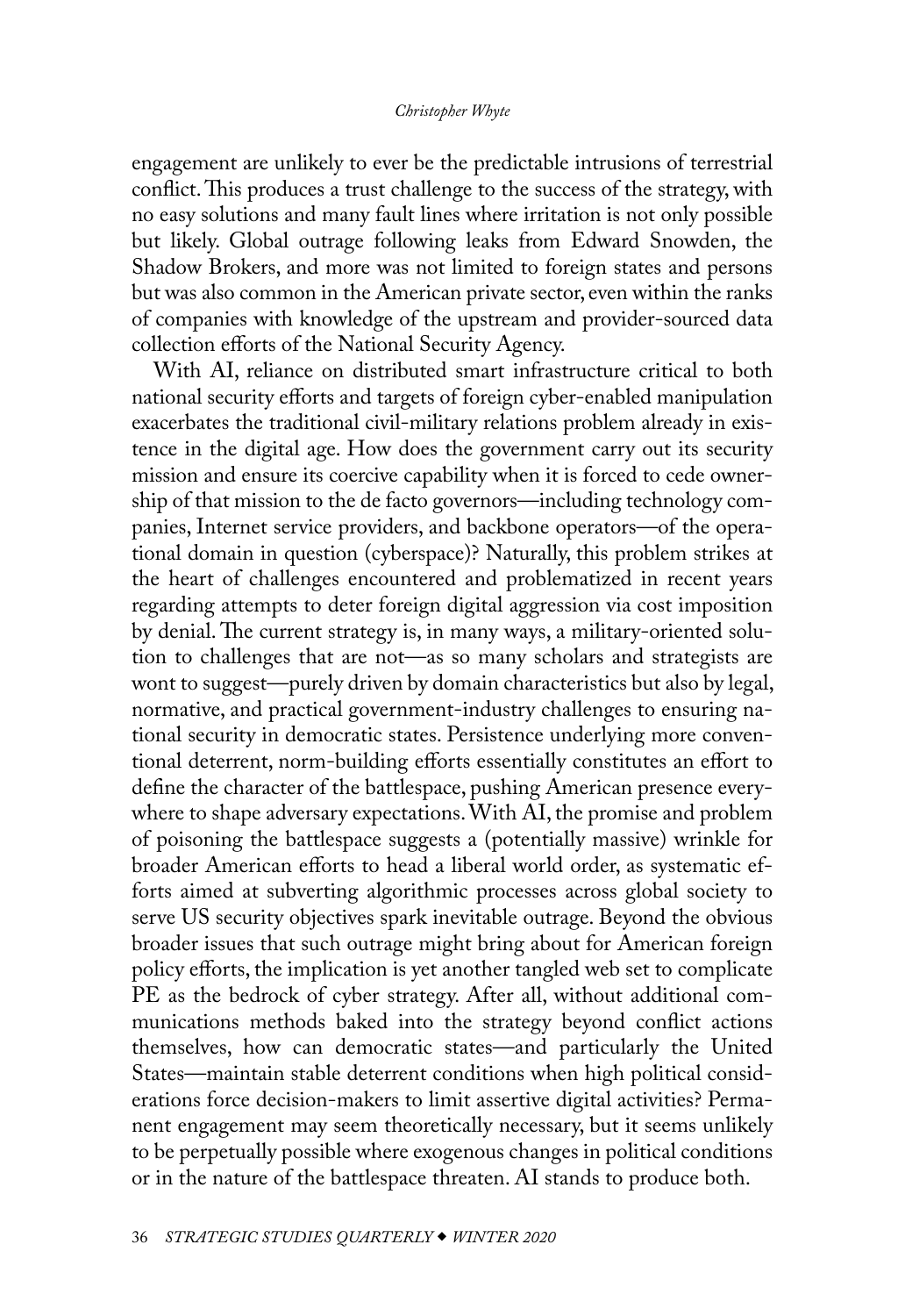## <span id="page-19-0"></span>*The Learning Problem*

Cyber conflict driven by the adaptability and rapidity brought on by AI poses several challenges to the strategy of persistent engagement. Policy makers and practitioners must inevitably grapple with increasing uncertainty around the state of common knowledge between actors in the domain. The perception dynamic described above, for instance, is uniquely concerning for current strategic thinking on cyber conflict management insofar as cyberspace is likely to be the domain of political activity most central to efforts to poison or otherwise interfere with AI systems. Moreover, state interest in operations of a poisoning nature via cyberspace is likely to grow over time as opportunities for manipulating processes that underlie strategy development and force posture determination proliferate[.55](#page-27-0) Both of these points mean that strategic efforts to constrain adversaries' cyber actions relative to in-domain considerations may fail simply because they are not effectively armed with appropriate assumptions about the motivations of actors to operate online.

More broadly, the advent of narrow AI baked into most functional elements of a state's national security apparatus implies an enduring tension in the conduct of persistent operations intended to shape adversary behavior. All else equal, the existence of robust AI systems on the part of foreign adversaries implies a learning problem: the more security institutions operate to shape behavior, the more adversaries should be empowered to understand and overcome such strategies. Much as in the case of generative adversarial networks (GAN) that study the actions AI models take to continually improve offensive capabilities, AI-enabled cyber forces presented with unique patterns of behavior-shaping attack from abroad will naturally undergo a process of adversarial learning.<sup>[56](#page-27-0)</sup> Foreign action does not so much bound the shape of acceptable behavior as define the criteria under which future aggression is probabilistically less likely to induce some cost. Given the incentive described above toward the use of AI-enabled software agents with dramatically higher track records of success than non-AI-enabled versions, the commonplace existence of such systems seems likely to work against the development of static norms of behavior.

Finally, the result of an emergent era in which AI-driven adversarial learning is the key feature of interstate interactions online is a perpetual challenge of validation. In recent scholarship, there have already been some discussions about the challenges involved in applying relevant metrics to the strategy of PE such that defense practitioners might determine its effectiveness[.57](#page-28-0) Such challenges multiply given the AI-ification of cyber conflict processes and the problem of poison as regular features of opera-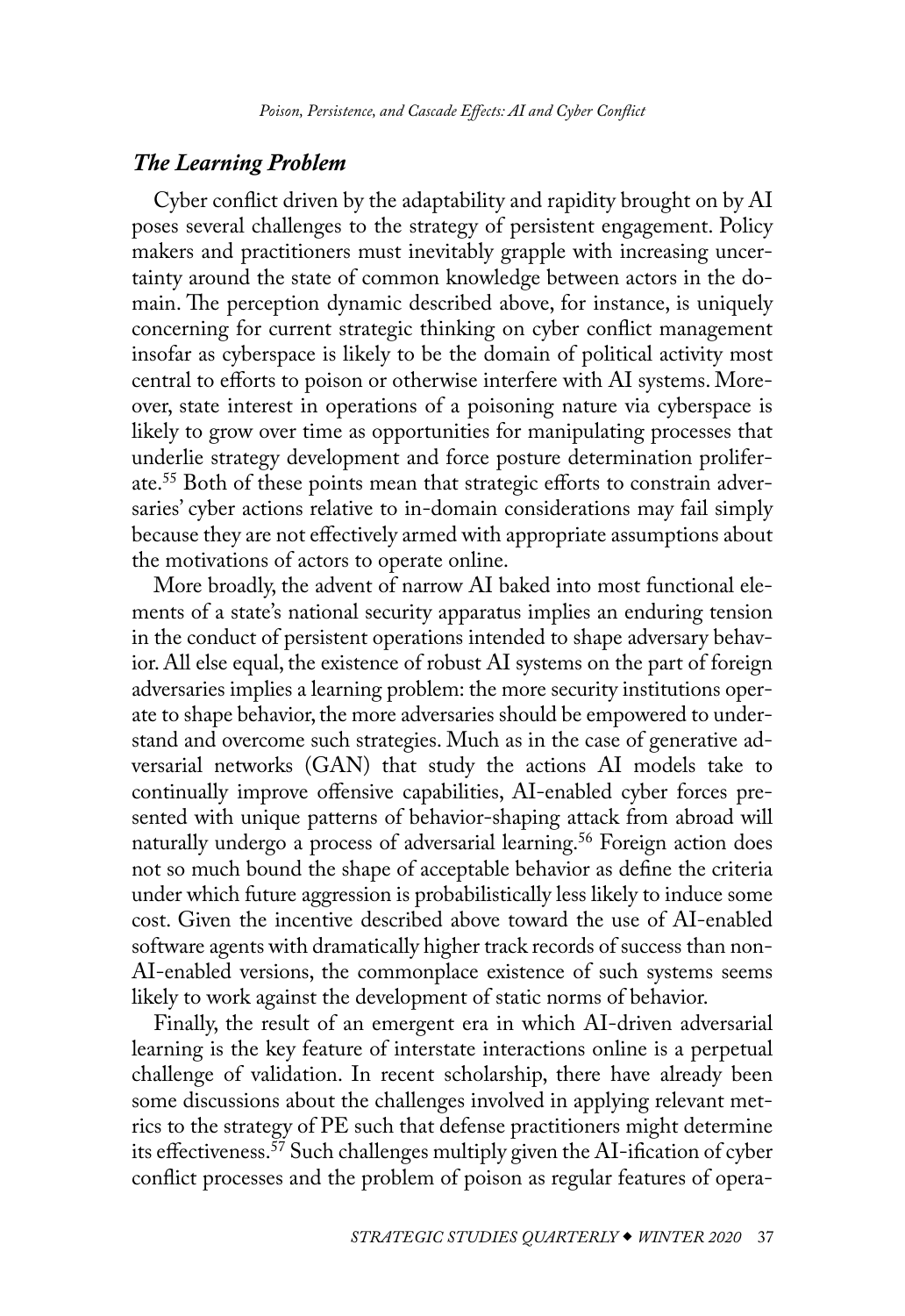tions in the domain. Whereas analysis of broad patterns of activity might otherwise offer some indication as to the effectiveness of forward defensive efforts aimed at dissuading particular adversary behaviors, such metrics may not apply in significant fashion in an era where counteraction from foreign peers is not expected to be tit for tat, but rather an entirely alternative approach. In other words, where the paradigm of operations shifts from in-kind engagement—even if that engagement emerges from an admittedly diverse toolkit—to an imperative of lateral approach and misdirection, attempts to validate current strategic processes seem likely to be ineffective beyond simplistic analysis of major event incidence.

## *AI and Cyber Conflict Cascades*

A final consideration seems particularly worthy of mention at this juncture. As is true in all areas of human interaction, misperception in cyber conflict is naturally not always—or even usually—a one-off occurrence. One action produces an interpretation of that action, which then informs further activity (or is itself that further activity). That reaction is then interpreted in turn, and so on. Misperception can spiral from minor assumption to major failure of interpretation if such a chain of events cannot be stopped. Such failures characterize many of the major conflict episodes in modern history. Of course, in strategic competition between states, one generally assumes that a great many analytic and procedural mechanisms bound up in the complex institutional landscape of international relations serve to backstop spiraling misperception.

Scholars have paid the problem of conflict spirals in cyberspace some sizable amount of attention, not least in the ubiquitous recognition that intention is difficult to ascertain in digital interactions. What may appear to be an attack may simply have been a probe, an effort to understand the battlespace or to engage in a non-warfighting activity. Beyond this level of discussion, however, scholars have given limited attention to the idea of cascading effects. After all, though automated attacks present a particular challenge wherein automated responses may be triggered, cascade effects at some point do tend to cease due to backstops in the algorithm kill switches or conditional code that end a process without further human interaction.

With the use of AI, there is substantial risk that more interactions might produce a critical mass of activity leading to major unintended effects. One commonly cited example of such a critical mass event is the flash crash of the stock market on 6 May 2010. Though no definitive cause has been agreed upon by researchers, conventional wisdom attributes a Dow Jones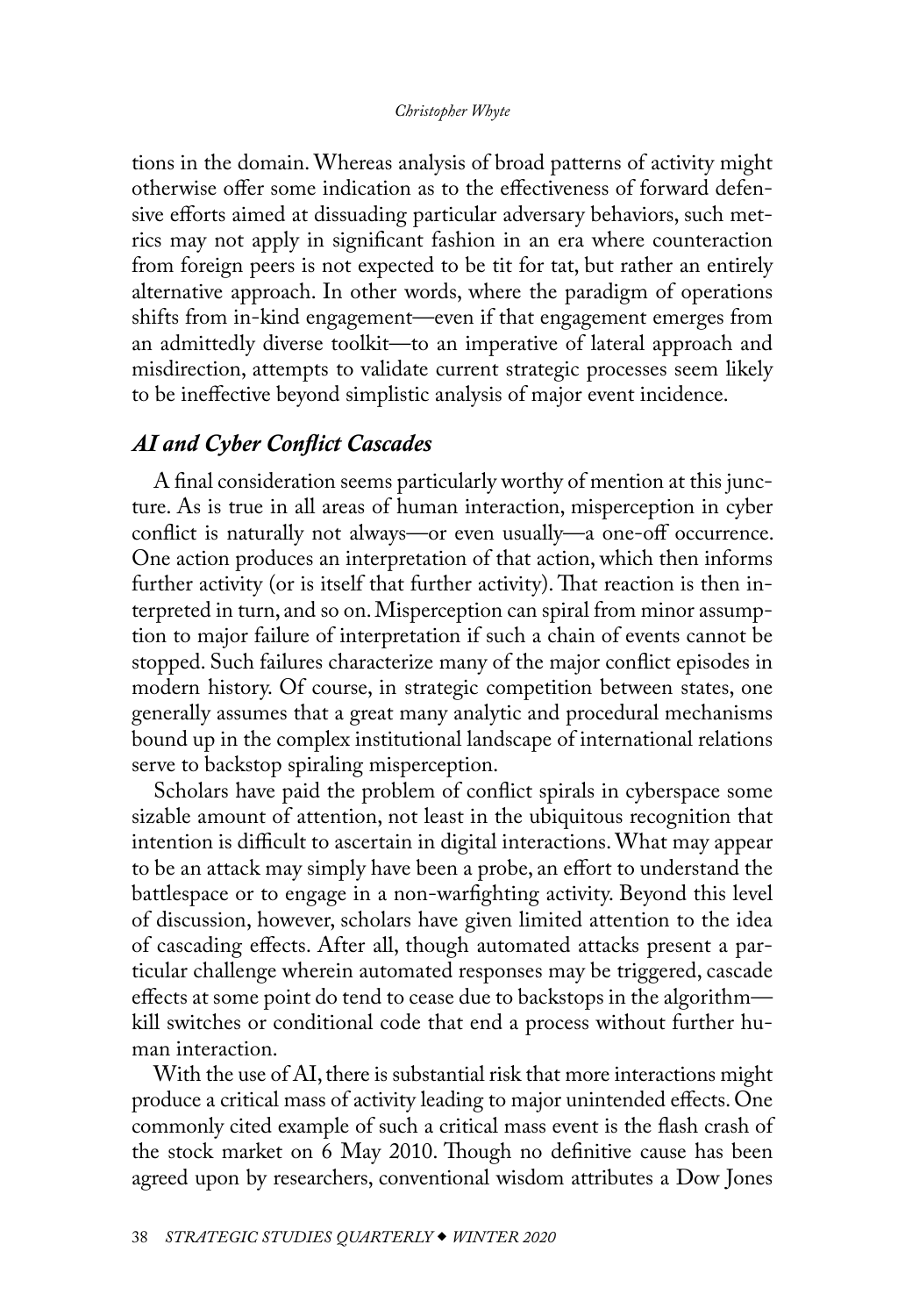loss of almost 1,000 points in just 36 minutes to automated selling algorithms that reacted to an unusual perturbation of the market—often said to be an accidental sale some orders of magnitude above what was deemed normal. The result was a trillion-dollar loss in the market that then quickly rebounded in the following hours. Looking at the event, it is easy to imagine how dueling AI—or, perhaps more worryingly, a "battle" between AI and dumber automated algorithms—could rapidly and disastrously produce negative effects of strategic consequence. These could range from critical infrastructure shutdowns to counteroffensive cyber volleys of sufficient scale to prompt a state response beyond the domain.

Though this article does not attempt to address the challenge of cascades specifically, it seems clear that planners should avoid formalizing PE-style strategies in procedure and in code. Doing so would invite the opportunity for a diverse prospective set of flash crashes. It also seems reasonable to suggest that national security planners must be mindful of opportunities for such spiraling beyond the practice of cyber conflict. If CAIAs are indeed likely to become the norm of engagement in cyberspace, then we must be consistently mindful of the possibility that unexplained conflict developments not thought to be linked to the fifth domain may yet be affected by it. Thus, the human in the loop must not only be a decision-maker at US Cyber Command, but rather must also represent an assemblage of those stakeholders with jurisdiction over other areas of national defense.

## Conclusion

The purpose of this article has been to contribute to the nascent literature on AI and national security activities by outlining how AI is likely to alter the shape and strategic calculations involved in interstate cyber conflict. It is hoped this information will be a resource for those interested in thinking more clearly about how AI stands to alter the dynamics of interstate and cyber conflict processes. Naturally, a substantial part of the effort here has been definitional. Indeed, it is from this effort (i.e., the categorization of different threat forms linked to the augmentation of cyber conflict processes by AI models and systems) that the primary argument of this article emerges.

Broadly, that argument is that the centrality of cyberspace to the deployment and operation of soon-to-be-commonplace AI systems implies new motivations for operations within the domain. More specifically, though AI does not itself imply inevitable advantages for attackers over defenders (or vice versa), adversarial learning techniques add complexity to already complex operational conditions in cyberspace and may contrib-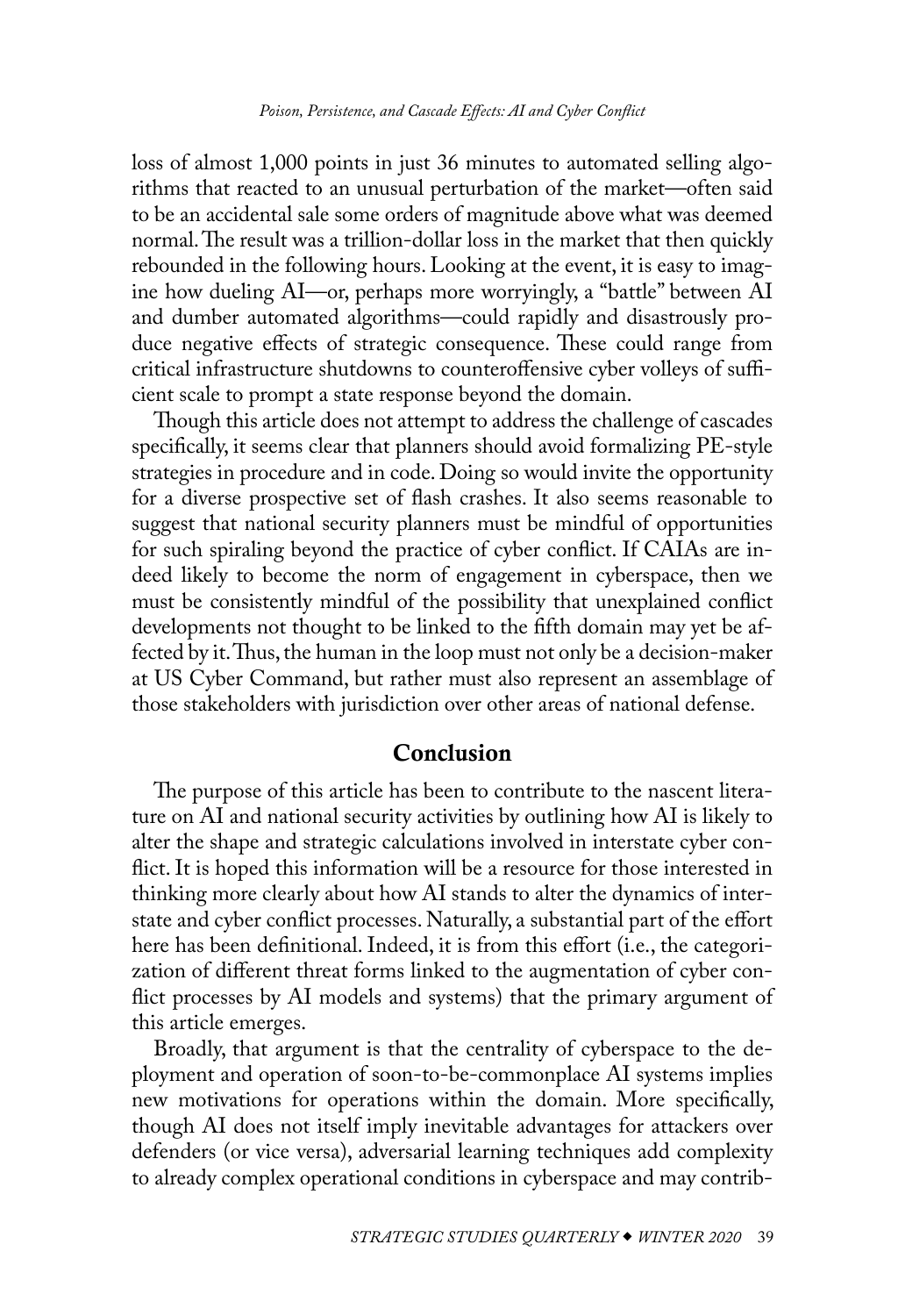<span id="page-22-0"></span>ute to an uptick in offensive behavior. Perhaps more worryingly, the centrality of the Internet to new AI systems incorporated across all areas of national security—not just to cyber conflict processes—indicates that sophisticated adversaries may be increasingly motivated to launch offensive online actions to achieve effects in other domains. The implications for current cyber conflict strategies—particularly those by Western defense enterprises—are numerous and remain to be assessed in full as literature on the subject is developed in the future. Nevertheless, some immediate takeaways are apparent.

First, strategic planners and policy makers must recognize from the start that there are two levels of challenge when it comes to AI augmentation of cyber conflict processes. At the first level, AI promises to reduce the opportunity to shape competition in cyberspace in favorable terms. At the second, AI intensifies and adds a new dimension to the challenges of validity and attribution already present in cyber operations. Simply put, given opportunities for the poisoning of soon-to-be ubiquitous AI models at work in security apparatuses, how can defenders really know what they think it is they know about the integrity of their systems? At the strategic level, given that broad-scoped attempts to shape competition between AIenabled adversaries are likely to empower opponents via a process of adversarial learning, how can policy makers and military practitioners really know what to believe about strategic conditions?

Second, success in meeting the challenges of deploying AI for national security purposes will likely hinge on the approach organizations take toward trusting their AI systems and managing the interaction of human and machine operators.[58](#page-28-0) To some degree the previous discussion involves the problem of "ghosts in the machine." That is, human assumptions present in the code of machine intelligence systems are the true problem underlying effective AI deployment for national security purposes. While such problems are arguably unavoidable as we move toward more common employment of AI, it seems likely that protocols for keeping humans in the loop at critical junctures are part of the solution to problems of system poisoning (either malicious or self-afflicted).

Finally—and perhaps most significantly—in the forthcoming era of AI-enabled contestation in world affairs, it seems clear that strategy development, assessment, and validation must emerge from the cross-domain understanding of the strategic motivations of adversaries. Cyberspace is not only a domain where unique forms of contestation and signaling can occur but also potentially the most critical terrain over which actions can be taken to affect processes that underlie all areas of modern society. Given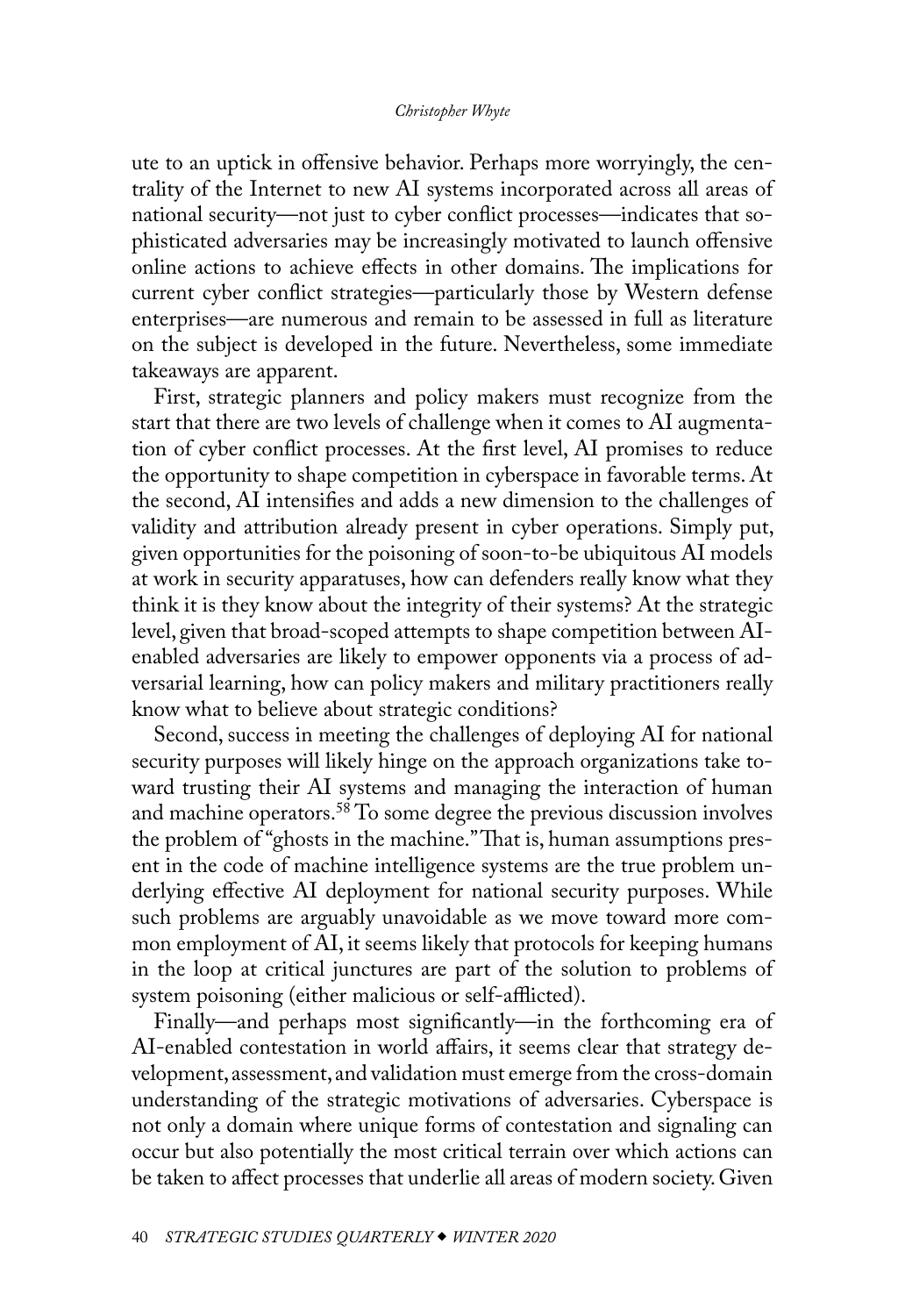<span id="page-23-1"></span>this potential, strategic planners would do well to build from assumptions that move beyond simple logic-of-the-domain characterizations of digital affairs. As some scholars have increasingly argued in both implicit and explicit terms, cyber conflict so often manifests in aid of nondigital contestation that we would do well to couch our analyses in terms of the logic of conflict processes other than cyber.[59](#page-28-0) This stands to be especially the case with AI, not least given the fact that its targeting for security purposes is so likely to be tied to the use of computer and Internet systems upon which such programming must inevitably run.

#### <span id="page-23-0"></span>[Christopher Whyte, PhD](#page-0-0)

Dr. Whyte is an assistant professor at the L. Douglas Wilder School of Government and Public Affairs, Virginia Commonwealth University. His research interests include cyber conflict, information warfare, and emerging technology. He was lead editor for *Information Warfare in the Age of Cyber Conflict* (Routledge, 2020) and is co-author of a forthcoming Georgetown University Press book on military innovation surrounding artificial intelligence.

## **Notes**

[1](#page-0-1). It should be noted that the topic of involving AI in the organization and application of military functions is not new, particularly in popular media. Instances of storytelling and more factual exploration can be found in film and written work stretching back through the early–mid twentieth century.

[2](#page-1-0). See, among others, Stephen Hawking et al., "Transcendence Looks at the Implications of Artificial Intelligence—but Are We Taking AI Seriously Enough?," *The Independent*, 1 May 2014, [https://www.independent.co.uk/;](https://www.independent.co.uk/news/science/stephen-hawking-transcendence-looks-at-the-implications-of-artificial-intelligence-but-are-we-taking-9313474.html) and Max Tegmark, *Life 3.0: Being Human in the Age of Artificial Intelligence* (New York: Knopf, 2017).

[3](#page-1-0). For example, the well-publicized threat of autonomous machine "slaughter bots" that, in a fictional future, catalyze societal breakdown as governments and private actors alike are empowered to kill opponents anonymously and at scale—in an attempt to convince audiences of the stakes involved in getting AI "right." For an overview of expert opinion on AI, see Vincent C. Müller and Nick Bostrom, "Future Progress in Artificial Intelligence: A Survey of Expert Opinion, in *Fundamental Issues of Artificial Intelligence,* ed. Vincent C. Müller (Synthese Library; Berlin: Springer, 2016), 555–72, [https://www.nickbostrom.com/](https://www.nickbostrom.com/papers/survey.pdf).

[4](#page-1-0). The "Third Offset" is a strategy intended to be used by the US Department of Defense to counter and overcome advances being made by key peer competitors, such as China and Russia, in areas of military modernization and technology development. The term "Third Offset" refers to previous efforts to overcome perceived positional, military, or technological advantages held by the Soviet Union during the Cold War—the first of which originated with the famed Project Solarium convened by President Dwight Eisenhower in the 1950s. Robert Work, deputy secretary of defense (speech, "Third Offset Strategy," Brussels, Belgium, 28 April 2016), [https://www.defense.gov/;](https://www.defense.gov/News/Speeches/Speech-View/Article/753482/remarks-by-d%20eputy-secretary-work-on-third-offset-strategy/) Cheryl Pellerin, "Deputy Secretary: Third Offset Strategy Bolsters America's Military Deterrence," *Defense News*, 31 October 2018, [https://www.defense.gov/;](https://www.defense.gov/News/Article/Article/991434/deputy-secretary-third-offset-strategy-bolsters-americas-military-deterrence/) and Katie Lange, "3rd Offset Strategy 101: What It Is, What the Tech Focuses Are," *DODLive* (blog), Defense Department, 30 March 2016, [https://www.doncio.navy.mil/.](https://www.doncio.navy.mil/chips/ArticleDetails.aspx?ID=7673)

[5](#page-1-0). This point refers to the oft-cited manifestation of revolutions in military affairs (RMA) that dot human history. On the historical emergence of the RMA, see Dima Adamsky, *The Culture of Military Innovation: The Impact of Cultural Factors on the Revolution in Military Affairs in Russia, the*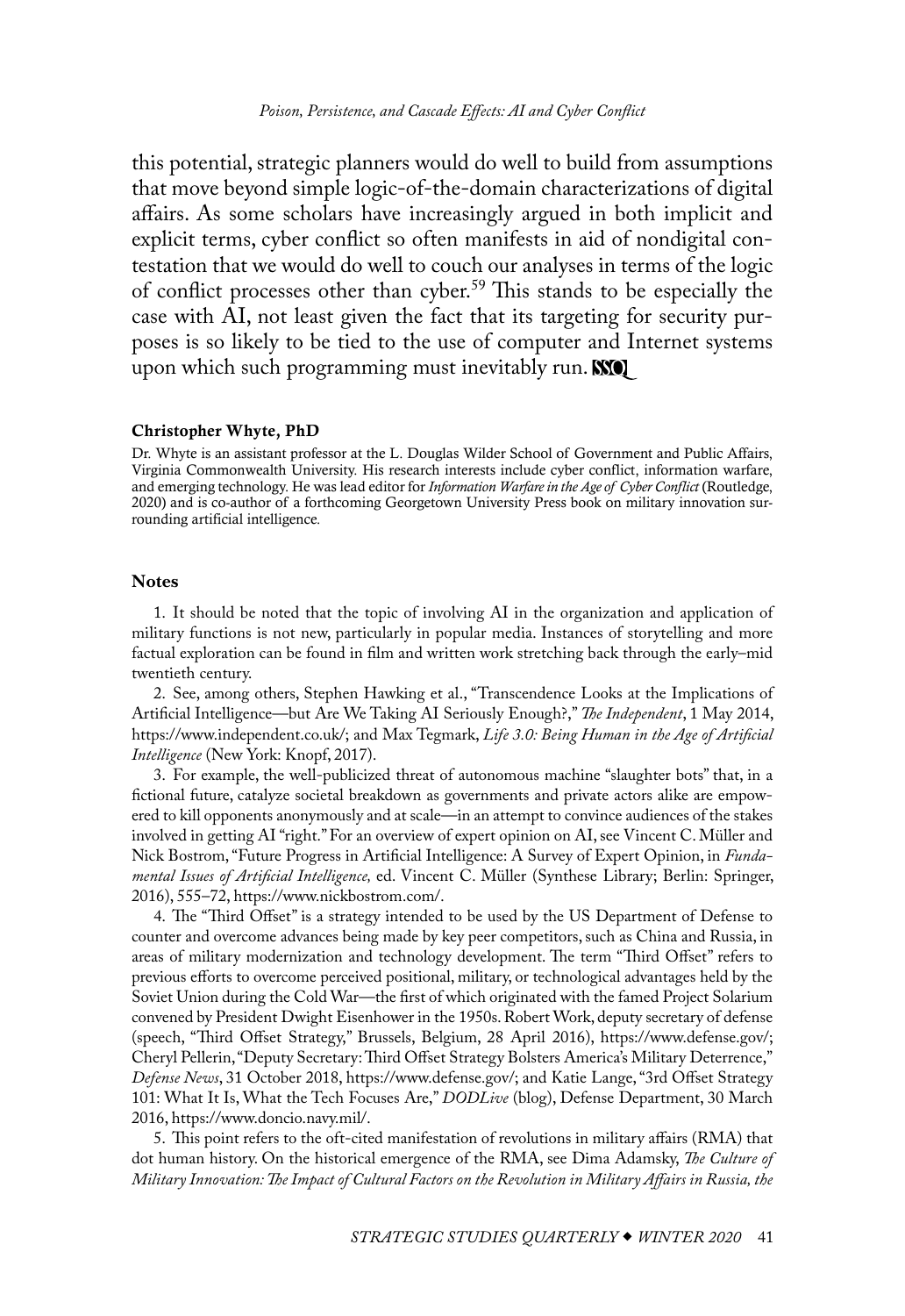<span id="page-24-0"></span>*US, and Israel* (Stanford, CA: Stanford University Press, 2010); and Benjamin Jensen, "The Role of Ideas in Defense Planning: Revisiting the Revolution in Military Affairs," *Defence Studies* 18, no. 3 (2018): 302–17, [https://doi.org/10.1080/14702436.2018.1497928.](https://doi.org/10.1080/14702436.2018.1497928) On the distinction between a revolution in military affairs and military revolutions more broadly, see MacGregor Knox and Williamson Murray, eds., *The Dynamics of Military Revolution, 1300–2050* (Cambridge: Cambridge University Press, 2001).

[6](#page-1-0). For the limited work to date on AI and strategic studies, see, for example, Benjamin M. Jensen, Christopher Whyte, and Scott Cuomo, "Algorithms at War: The Promise, Peril, and Limits of Artificial Intelligence," *International Studies Review*, 2019, viz025, [https://doi.org/10.1093/isr](https://doi.org/10.1093/isr/viz025) [/viz025;](https://doi.org/10.1093/isr/viz025) Joe Burton and Simona R. Soare, "Understanding the Strategic Implications of the Weaponization of Artificial Intelligence," in *2019 11th International Conference on Cyber Conflict (CyCon)* (Tallinn: NATO CCD COE Publications, 2019), 249–65, [https://ccdcoe.org/](https://ccdcoe.org/uploads/2019/06/CyCon_2019_BOOK.pdf); and Kareem Ayoub and Kenneth Payne, "Strategy in the Age of Artificial Intelligence," *Journal of Strategic Studies* 39, no. 5-6 (2016): 793–819,<https://doi.org/10.1080/01402390.2015.1088838>; Heather Roff, *Advancing Human Security through Artificial Intelligence* (London: Chatham House, May 2017), [https://](https://www.chathamhouse.org/sites/default/files/publications/research/2017-05-11-ai-human-security-roff.pdf) [www.chathamhouse.org/;](https://www.chathamhouse.org/sites/default/files/publications/research/2017-05-11-ai-human-security-roff.pdf) Michael C. Horowitz, "Artificial Intelligence, International Competition, and the Balance of Power," *Texas National Security Review* 1, no. 3 (May 2018): 36–57, [https://doi](https://doi.org/10.15781/T2639KP49) [.org/10.15781/T2639KP49](https://doi.org/10.15781/T2639KP49); Kenneth Payne, *Strategy, Evolution, and War: From Apes to Artificial Intelligence* (Washington, D.C.: Georgetown University Press, 2018); Heather M. Roff, "COM-PASS: A New AI-Driven Situational Awareness Tool for the Pentagon?," *Bulletin of the Atomic Scientists*, 10 May 2018, [https://thebulletin.org/;](https://thebulletin.org/2018/05/compass-a-new-ai-driven-situational-awareness-tool-for-the-pentagon/) Kenneth Payne, "Artificial Intelligence: A Revolution in Strategic Affairs?," *Survival* 60, no. 5 (2018): 7–32, [https://doi.org/10.1080/00396338.2018](https://doi.org/10.1080/00396338.2018.1518374) [.1518374](https://doi.org/10.1080/00396338.2018.1518374); Michael Horowitz et al., "Strategic Competition in an Era of Artificial Intelligence," Center for a New American Security (CNAS), 25 July 2018, [https://www.cnas.org/;](https://www.cnas.org/publications/reports/strategic-competition-in-an-era-of-artificial-intelligence) and Miles Brundage et al., "The Malicious Use of Artificial Intelligence: Forecasting, Prevention, and Mitigation," February 2018, *arXiv:1802.07228,* [https://img1.wsimg.com/.](https://img1.wsimg.com/blobby/go/3d82daa4-97fe-4096-9c6b-376b92c619de/downloads/MaliciousUseofAI.pdf?ver=1553030594217)

[7](#page-1-0). See, for instance, Enn Tyugu, "Artificial Intelligence in Cyber Defense," in *Proceedings of the 2011 3rd International Conference on Cyber Conflict*, eds. C. Czosseck, E. Tyugu, and T. Wingfield (Tallinn: NATO Cooperative Cyber Defence Centre of Excellence, 2011), 95–105; and Mariarosaria Taddeo and Luciano Floridi, "Regulate Artificial Intelligence to Avert Cyber Arms Race," *Nature* 556 (April 2018): 296, [https://media.nature.com/.](https://media.nature.com/original/magazine-assets/d41586-018-04602-6/d41586-018-04602-6.pdf)

[8](#page-1-0). For a broad overview of the scope and dynamics of cyber conflict, see, for example, Brandon Valeriano and Ryan C. Maness, *Cyber War versus Cyber Realities: Cyber Conflict in the International System* (Oxford: Oxford University Press, USA, 2015); and Christopher Whyte and Brian Mazanec, *Understanding Cyber Warfare: Politics, Policy and Strategy* (Abingdon: Routledge, 2018).

[9](#page-2-0). Machine learning is technically a subfield of AI research that, according to many, now virtually demands consideration as its own technology.

[10](#page-2-0). For instance, Brundage et al., "Malicious Use of Artificial Intelligence."

[11](#page-3-0). Jensen, Whyte, and Cuomo, "Algorithms at War," 10.

[12](#page-3-0). For a contemporary description of such efforts, see, for example, Alan Turning, "Computing Machinery and Intelligence," *Mind* 49 (1950): 433–60; John von Neumann, *The Computer and the Brain* (New Haven: Yale University Press, 1958); Nils J. Nilsson, *The Quest for Artificial Intelligence: A History of Ideas and Achievements* (New York: Cambridge University Press, 2010); and Herbert Simon, "Artificial Intelligence: An Empirical Science," *Artificial Intelligence* 77, no. 2 (1995): 95–127, [https://pdfs.semanticscholar.org/](https://pdfs.semanticscholar.org/d243/9c5b7f3e32e3ecadb23abb6afab4cafe0509.pdf).

[13](#page-3-0). Randolph Kline, "Cybernetics, Automata Studies, and the Dartmouth Conference on Artificial Intelligence," *IEEE Annals of the History of Computing* 33, no. 4 (October–December 2011): 5–16.

[14](#page-3-0). See Kline, 5–16; J. Moor, ''The Dartmouth College Artificial Intelligence Conference: The Next Fifty Years,'' *AI Magazine* 27, no. 4 (Winter 2006): 87–91, [https://www.aaai.org/;](https://www.aaai.org/ojs/index.php/aimagazine/issue/view/165) and Bruce Buchanan, "A (Very) Brief History of AI," *AI Magazine* 26, no. 4 (Winter 2005): 53–60, [https://](https://www.aaai.org/ojs/index.php/aimagazine/issue/view/161) [www.aaai.org/](https://www.aaai.org/ojs/index.php/aimagazine/issue/view/161).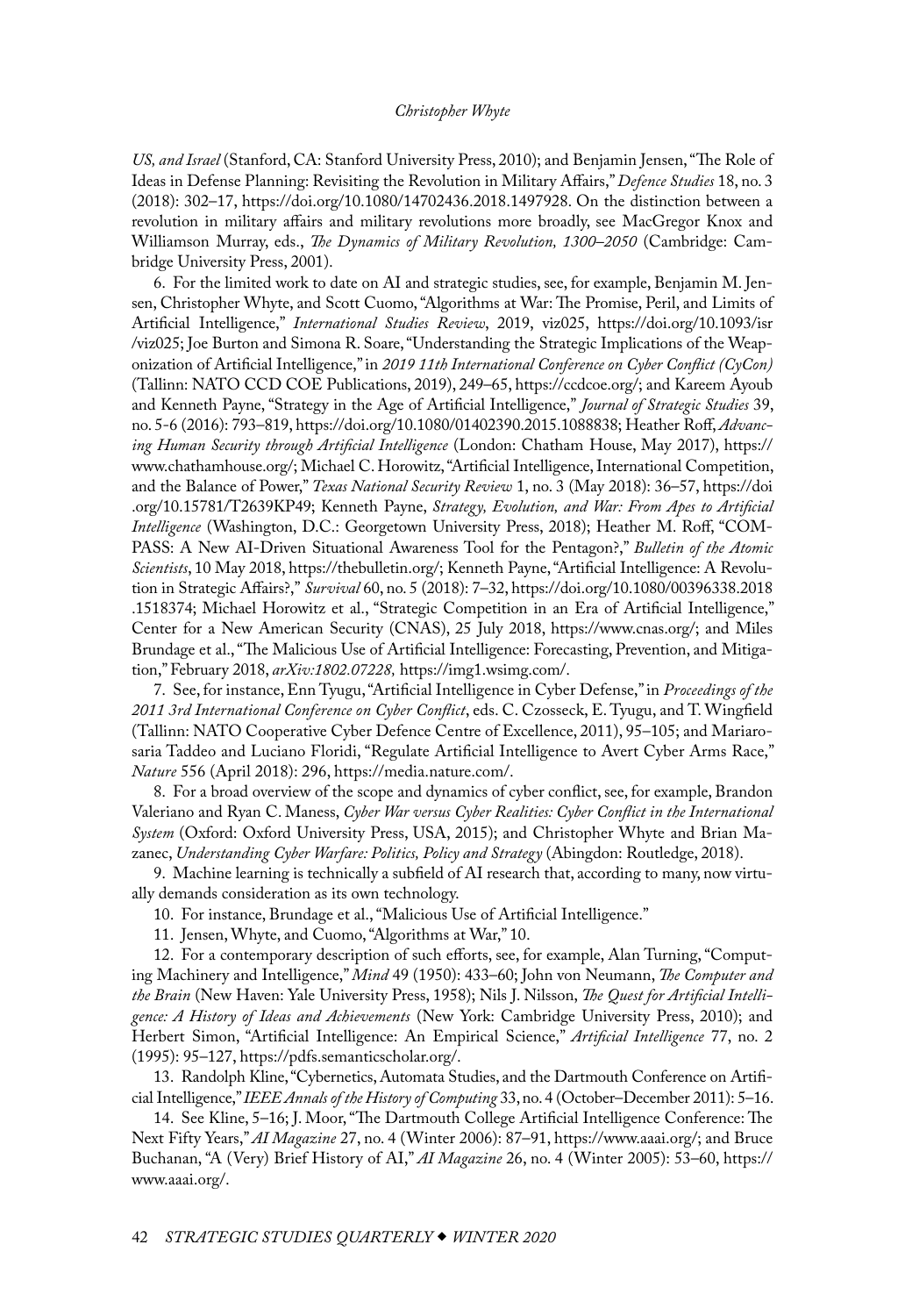<span id="page-25-0"></span>[15](#page-4-0). J. McCarthy et al., "A Proposal for the Dartmouth Summer Research Project on Artificial Intelligence," 31 August 1955, [http://www-formal.stanford.edu/](http://www-formal.stanford.edu/jmc/history/dartmouth/dartmouth.html).

[16](#page-4-0). Burton and Soare, "Understanding the Strategic Implications," 5.

[17](#page-4-0). Jensen, Whyte, and Cuomo, "Algorithms at War."

[18](#page-4-0). For an overview of machine learning, see Yann LeCun, Yoshua Bengio, and Geoffrey Hinton, "Deep Learning" *Nature* 521 (May 2015): 436–44. Also see Volodymyr Mnih et al., "Human-Level Control through Deep Reinforcement Learning," *Nature* 5, no. 18 (2015): 529–33, [http://dx.doi.](http://dx.doi.org/10.1038/nature14236) [org/10.1038/nature14236;](http://dx.doi.org/10.1038/nature14236) and David Silver et al., "Mastering the Game of Go without Human Knowledge," *Nature* 550, no. 7676 (October 2017): 354–59, [https://doi.org/10.1038/nature24270.](https://doi.org/10.1038/nature24270)

[19](#page-4-0). For perhaps the most accessible description of machine learning at the point of operation, see Pedro Domingos, *The Master Algorithm: How the Quest for the Ultimate Learning Machine Will Remake our World* (New York: Basic Books, 2015).

[20](#page-5-0). For a seminal description of perception as a component element of broader attempts to build deep learning and reasoning systems, see Nicola Jones, "Computer Science: The Learning Machines," *Nature* 505, no. 7482 (2014): 146–48, [https://www.nature.com/.](https://www.nature.com/news/computer-science-the-learning-machines-1.14481)

[21](#page-5-0). For further information on NLP, see Stephen F. DeAngelis, "The Growing Importance of Nature Language Processing," *Wired*, February 2014, [https://www.wired.com/](https://www.wired.com/insights/2014/02/growing-importance-natural-language-processing/); and Erik Cambria and Bebo White, "Jumping NLP Curves: A Review of Natural Language Processing Research," *IEEE Computational Intelligence Magazine* 9, no. 2 (May 2014): 48–57, [https://doi.org/10.1109](https://doi.org/10.1109/MCI.2014.2307227) [/MCI.2014.2307227](https://doi.org/10.1109/MCI.2014.2307227).

[22](#page-5-0). For further reading on intelligent machine vehicle systems, see Mario Gerla et al., "Internet of Vehicles: From Intelligent Grid to Autonomous Cars and Vehicular Clouds," *2014 IEEE World Forum on Internet of Things* (*WF-IoT)*, Seoul, 2014, 241–46, [https://doi.org/10.1109/WF-](https://doi.org/10.1109/WF-IoT.2014.6803166)[IoT.2014.6803166](https://doi.org/10.1109/WF-IoT.2014.6803166); and Alberto Broggi et al., "Intelligent Vehicles," in *Springer Handbook of Robotics*, 2d ed., eds. Bruno Siciliano and Oussama Khatib (Berlin: Springer, 2016), 1627–56, [https://](https://link.springer.com/content/pdf/bfm%3A978-3-319-32552-1%2F1.pdf) [link.springer.com/.](https://link.springer.com/content/pdf/bfm%3A978-3-319-32552-1%2F1.pdf)

[23](#page-6-0). "Attack surface" is a term of art used to describe the sum of weak points of a given system. According to Tim Stevens, "the attack surface is less a physical boundary to be defended than a logical membrane of potential vulnerability distributed in space and time." More than just a set of functional components, an attack surface typically includes these elements: technical (i.e., infrastructure), social (i.e., the behaviors and psychology of system users/operators), and economic (i.e., the competing interests that characterize a system's usage). Tim Stevens, "Knowledge in the Grey Zone: AI and Cybersecurity," *Digital War*, 2020, [https://www.researchgate.net/](https://www.researchgate.net/publication/340312596_Knowledge_in_the_grey_zone_AI_and_cybersecurity).

[24](#page-6-0). For a description of the episode in context, see DarkTrace, *The Next Paradigm Shift: Cyber-Attacks, AI-Driven*, research white paper (San Francisco: DarkTrace, 2018), [https://www.oixio.ee/](https://www.oixio.ee/sites/default/files/the_next_paradigm_shift_-_ai_driven_cyber_attacks.pdf). Also see Lior Keshet, "An Aggressive Launch: TrickBot Trojan Rises with Redirection Attacks in the UK," *Security Intelligence* (2016); and Darrel Rendell, "Understanding the Evolution of Malware," *Computer Fraud & Security* 2019, no. 1 ( January 2019): 17–19, [https://doi.org/10.1016](https://doi.org/10.1016/S1361-3723(19)30010-7) [/S1361-3723\(19\)30010-7](https://doi.org/10.1016/S1361-3723(19)30010-7).

[25](#page-8-0). For discussion of simulation as an element of strategic interactions in cyberspace, see Erik Gartzke and Jon R. Lindsay, "Weaving Tangled Webs: Offense, Defense, and Deception in Cyberspace." *Security Studies* 24, no. 2 (2015): 316–48, [https://doi.org/10.1080/09636412.2015.1038188.](https://doi.org/10.1080/09636412.2015.1038188)

[26](#page-8-0). The term "cyber artificial intelligence attacks" is inspired by its recent usage in Marcus Comiter, *Attacking Artificial Intelligence: AI's Security Vulnerability and What Policymakers Can Do about It* (Cambridge, MA: Belfer Center for Science and International Affairs, 2019), [https://www](https://www.belfercenter.org/publication/AttackingAI) [.belfercenter.org/,](https://www.belfercenter.org/publication/AttackingAI) 28.

[27](#page-8-0). Comiter, 19.

[28](#page-9-0). See Norman B. Hutcherson, *Command and Control Warfare: Putting Another Tool in the War-Fighter's Data Base*, No. AU-ARI-94-1 (Maxwell AFB, AL: Air University Press, 1994), [https://apps.dtic.mil/;](https://apps.dtic.mil/dtic/tr/fulltext/u2/a286005.pdf) and Jeffrey A. Harley, *The Role of Information Warfare: Truth and Myths*  (Newport, *RI:* Naval War College, Joint Military Operations Dept. 1996), [https://apps.dtic.mil/](https://apps.dtic.mil/sti/pdfs/ADA307348.pdf).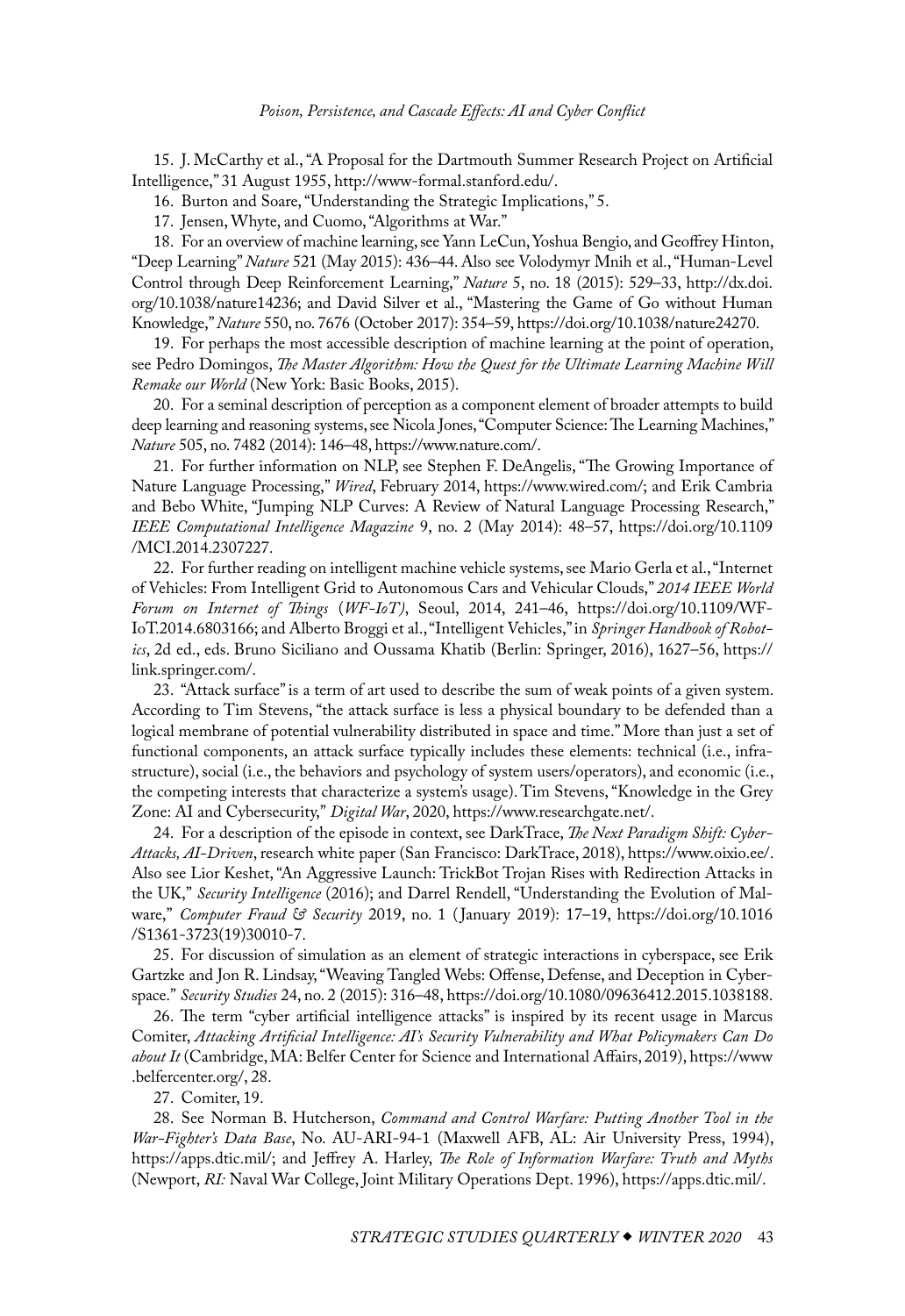<span id="page-26-0"></span>[29](#page-9-0). See Comiter, *Attacking Artificial Intelligence*, 28.

[30](#page-10-0). See recent work, for instance, Ali W. Shafahi et al., "Poison Frogs! Targeted Clean-Label Poisoning Attacks on Neural Networks," presented at the 32nd Conference on Neural Information Processing Systems (NIPS), Montréal, Canada, 2018, [https://arxiv.org/](https://arxiv.org/pdf/1804.00792.pdf); Pang Wei Koh, Jacob Steinhardt, and Percy Liang, "Stronger Data Poisoning Attacks Break Data Sanitization Defenses," *arXiv preprint arXiv:1811.00741* (2018), [https://arxiv.org/;](https://arxiv.org/pdf/1811.00741.pdf) Saeed Mahloujifar and Mohammad Mahmoody, "Can Adversarially Robust Learning Leverage Computational Hardness?," *arXiv preprint arXiv:1810.01407* (2018), [https://arxiv.org/](https://arxiv.org/pdf/1810.01407.pdf); and Chen Zhu et al., "Transferable Clean- - Label Poisoning Attacks on Deep Neural Nets," in *Proceedings of the 36th International Conference on Machine Learning*, Long Beach, California, PMLR 97, 2019, 7614–23, *arXiv preprint arXiv:1905.05897* (2019), [http://proceedings.mlr.press/.](http://proceedings.mlr.press/v97/zhu19a/zhu19a.pdf)

[31](#page-10-0). Shafahi et al., "Poison Frogs!"

[32](#page-10-0). Matthew Jagielski et al., "Manipulating Machine Learning: Poisoning Attacks and Countermeasures for Regression Learning," in *2018 IEEE Symposium on Security and Privacy (SP)* (New York: IEEE, 2018), 19–35, [https://arxiv.org/](https://arxiv.org/pdf/1804.00308.pdf).

[33](#page-10-0). Tribhuvanesh Orekondy, Bernt Schiele, and Mario Fritz, "Prediction Poisoning: Utility-Constrained Defenses against Model Stealing Attacks," *arXiv preprint arXiv:1906.10908* (2019), [https://arxiv.org/](https://arxiv.org/pdf/1906.10908.pdf).

[34](#page-12-0). The White House, *National Cyber Strategy of the United States of America* (Washington, D.C.: The White House, 2018), [https://www.whitehouse.gov/.](https://www.whitehouse.gov/wp-content/uploads/2018/09/National-Cyber-Strategy.pdf)

[35](#page-12-0). Paul M. Nakasone, "An Interview with Paul M. Nakasone," *Joint Force Quarterly* 92 (1st Quarter 2019): 4–9, [https://ndupress.ndu.edu/.](https://ndupress.ndu.edu/Portals/68/Documents/jfq/jfq-92/jfq-92.pdf)

[36](#page-12-0). Michael P. Fischerkeller and Richard J. Harknett, "Deterrence Is Not a Credible Strategy for Cyberspace," *Orbis* 61, no. 3 (2017): 381–93,<https://doi.org/10.1016/j.orbis.2017.05.003>.

[37](#page-12-0). For the broad literature on deterrence in cyberspace, see, for example, Martin C. Libicki, *Cyberdeterrence and Cyberwar* (Santa Monica, CA: RAND Corporation, 2009), [https://www.rand](https://www.rand.org/content/dam/rand/pubs/monographs/2009/RAND_MG877.pdf) [.org/](https://www.rand.org/content/dam/rand/pubs/monographs/2009/RAND_MG877.pdf); Amir Lupovici, "Cyber Warfare and Deterrence: Trends and Challenges in Research," *Military and Strategic Affairs* 3, no. 3 (2011): 49–62, [https://pdfs.semanticscholar.org/;](https://pdfs.semanticscholar.org/d968/70385e8aa088e008b89eb46348bac5cdab43.pdf) Matthew D. Crosston, "World Gone Cyber MAD: How "Mutually Assured Debilitation" Is the Best Hope for Cyber Deterrence," *Strategic Studies Quarterly* 5, no. 1 (2011): 100–116, [https://deepsec.net/](https://deepsec.net/docs/t/World%20Gone%20Cyber%20MAD.pdf); Eric Talbot Jensen, "Cyber Deterrence," *Emory Int'l L. Rev.* 26 (2012): 773, [https://law.emory.edu/;](https://law.emory.edu/eilr/_documents/volumes/26/2/symposium/jensen.pdf) Dorothy E. Denning, "Rethinking the Cyber Domain and Deterrence," *Joint Force Quarterly* 77 (2d Quarter 2015): 8–15, [https://ndupress.ndu.edu/;](https://ndupress.ndu.edu/Portals/68/Documents/jfq/jfq-77/jfq-77_8-15_Denning.pdf) Emilio Iasiello, "Is Cyber Deterrence an Illusory Course of Action?." *Journal of Strategic Security* 7, no. 1 (2014): 54–67, [https://scholarcom](https://scholarcommons.usf.edu/cgi/viewcontent.cgi?referer=https://www.google.com/&httpsredir=1&article=1337&context=jss)[mons.usf.edu/;](https://scholarcommons.usf.edu/cgi/viewcontent.cgi?referer=https://www.google.com/&httpsredir=1&article=1337&context=jss) and Uri Tor, " 'Cumulative Deterrence' as a New Paradigm for Cyber Deterrence," *Journal of Strategic Studies* 40, no. 1-2 (2017): 92–117, [https://doi.org/10.1080/01402390.20](https://doi.org/10.1080/01402390.2015.1115975) [15.1115975](https://doi.org/10.1080/01402390.2015.1115975).

[38](#page-12-0). Michael P. Fischerkeller and Richard J. Harknett, "Persistent Engagement, Agreed Competition, Cyberspace Interaction Dynamics and Escalation," *Orbis* 61, no. 3 (Summer 2017): 381–93.

[39](#page-13-0). See, for example, Department of Defense, Defense Science Board, *Defense Science Board Task Force on Cyber Deterrence* (Washington, D.C.: Defense Science Board, 2017), [https://apps](https://apps.dtic.mil/dtic/tr/fulltext/u2/1028516.pdf) [.dtic.mil/](https://apps.dtic.mil/dtic/tr/fulltext/u2/1028516.pdf); and Amb. John Bolton, "Transcript: White House Press Briefing on National Cyber Strategy – Sept. 20, 2018," [https://news.grabien.com/.](https://news.grabien.com/making-transcript-white-house-press-briefing-national-cyber-strateg)

[40](#page-13-0). This point references the oft-cited framing of cyber conflict history in the West as emerging via a series of realization episodes that have prompted a series of institutional and doctrinal adaptations over the past three decades. See Jason Healey, ed., *A Fierce Domain: Conflict in Cyberspace, 1986 to 2012* (Arlington, VA: Cyber Conflict Studies Association, 2013).

[41](#page-13-0). See, for example, Nicholas Tsagourias, "Cyber Attacks, Self-Defence and the Problem of Attribution," *Journal of Conflict and Security Law* 17, no. 2 (2012): 229–44, [https://papers.ssrn](https://papers.ssrn.com/sol3/papers.cfm?abstract_id=2538271) [.com/;](https://papers.ssrn.com/sol3/papers.cfm?abstract_id=2538271) Jon R. Lindsay, "Tipping the Scales: the Attribution Problem and the Feasibility of Deterrence against Cyber attack," *Journal of Cybersecurity* 1, no. 1 (2015): 53–67, [https://doi.org/10.1093](https://doi.org/10.1093/cybsec/tyv003)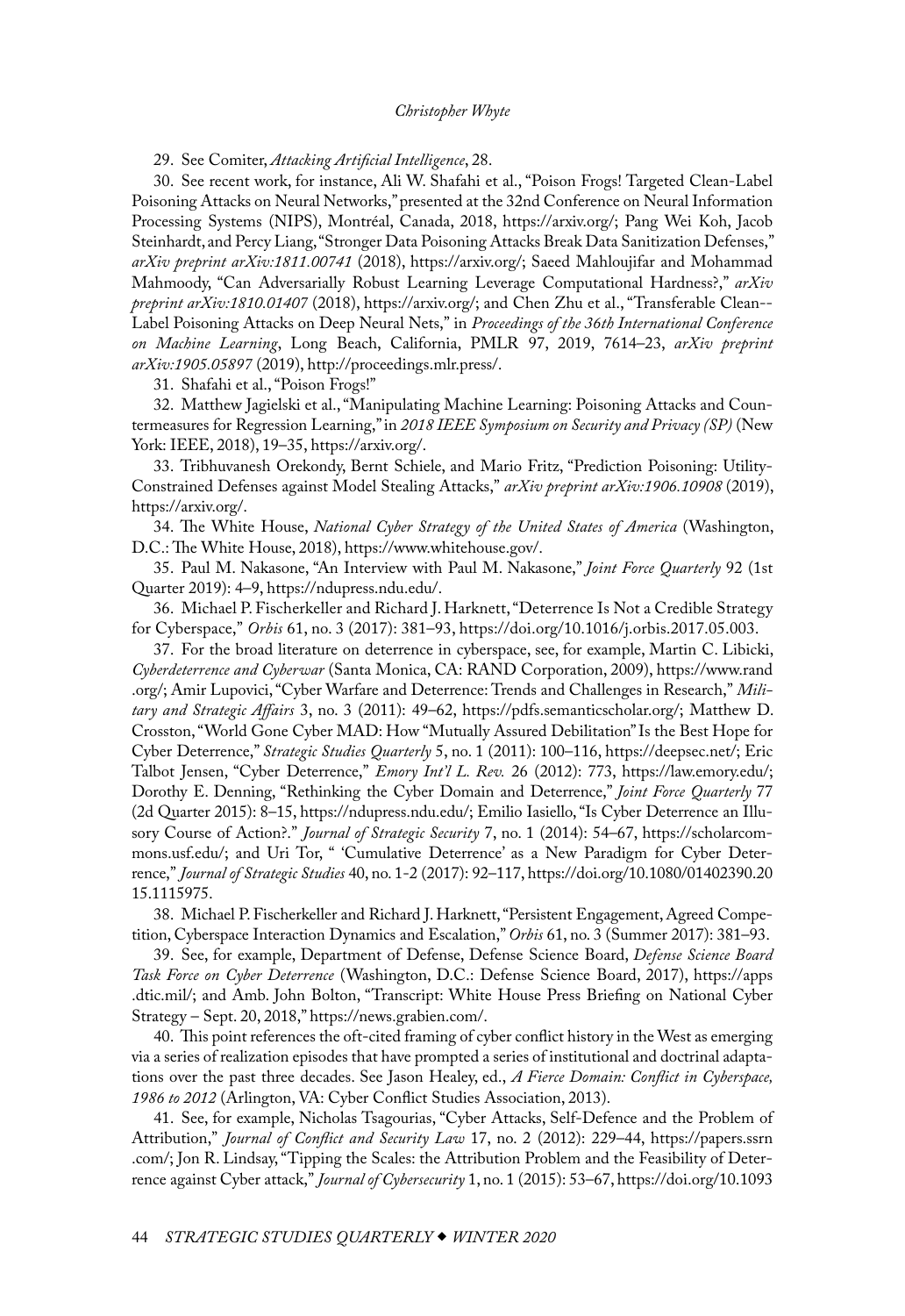<span id="page-27-0"></span>[/cybsec/tyv003;](https://doi.org/10.1093/cybsec/tyv003) and Thomas Rid and Ben Buchanan, "Attributing Cyber Attacks," *Journal of Strategic Studies* 38, no. 1-2 (2015): 4–37, [https://ridt.co/.](https://ridt.co/d/rid-buchanan-attributing-cyber-attacks.pdf)

[42](#page-14-0). This issue lies at the heart of what Buchanan labels the "cybersecurity dilemma." See Ben Buchanan, *The Cybersecurity Dilemma: Hacking, Trust, and Fear between Nations* (New York: Oxford University Press, 2016).

[43](#page-14-0). See Jason Healey, "The Implications of Persistent (and Permanent) Engagement in Cyberspace," *Journal of Cybersecurity* 5, no. 1 (2019): tyz008,<https://doi.org/10.1093/cybsec/tyz008>.

[44](#page-14-0). Healey, 5.

[45](#page-14-0). Healey, 5–6. For the original discussion of the notion of persistence feeding deterrent norm-building, see Fischerkeller and Harknett, "Persistent Engagement," 388–91.

[46](#page-14-0). Among others, see Max Smeets, "Cyber Command's Strategy Risks Friction with Allies," *Lawfare*, blog, 28 May 2019, [https://www.lawfareblog.com/;](https://www.lawfareblog.com/cyber-commands-strategy-risks-friction-allies) Brandon Valeriano and Benjamin Jensen, "The Myth of the Cyber Offense: The Case for Restraint," CATO Institute Policy Analysis 862, 15 January 2019, [https://www.cato.org/;](https://www.cato.org/publications/policy-analysis/myth-cyber-offense-case-restraint) Herb Lin and Max Smeets, "What Is Absent from the U.S. Cyber Command 'Vision,' " *Lawfare*, blog, 3 May 2018, [https://www.lawfareblog.com/;](https://www.lawfareblog.com/what-absent-us-cyber-command-vision) and Max Smeets and H. A. Lin, "A Strategic Assessment of the U.S. Cyber Command Vision," in *Bytes, Bombs and Spies: The Strategic Dimensions of Offensive Cyber Operations*, eds. Herbert Lin and Amy Zegart (Washington, D.C.: Brookings Institution Press, 2019), [http://www.jstor.org/](http://www.jstor.org/stable/10.7864/j.ctv75d8hb.8).

[47](#page-14-0). Healey, "Persistent (and Permanent) Engagement," 7–8.

[48](#page-14-0). Michael P. Fischekeller and Richard J. Harknett, "What Is Agreed Competition in Cyberspace?," *Lawfare*, blog, 19 February 2019, [https://www.lawfareblog.com/.](https://www.lawfareblog.com/what-agreed-competition-cyberspace)

[49](#page-14-0). Even the head of Cyber Command admits this. See "An Interview with Paul M. Nakasone," *Joint Force Quarterly* 92 (1st Quarter 2019): 4–9, [https://ndupress.ndu.edu/.](https://ndupress.ndu.edu/Portals/68/Documents/jfq/jfq-92/jfq-92.pdf)

[50](#page-14-0). As the wording of the strategy itself suggests, taking reference from Fischerkeller and Harknett's original analysis in "Deterrence Is Not a Credible Strategy for Cyberspace."

[51](#page-15-0). Max Smeets, "There Are Too Many Red Lines in Cyberspace," *Lawfare*, blog, 20 March 2019, [https://www.lawfareblog.com/](https://www.lawfareblog.com/there-are-too-many-red-lines-cyberspace).

[52](#page-15-0). Valeriano and Jensen, "Myth of the Cyber Offense," 8. This argument is based on the original notion of the "fleet-in-being" developed by Corbett. See Julian S. Corbett, *Some Principles of Maritime Strategy*, ed. Eric Grove (Annapolis: US Naval Institute, 1988).

[53](#page-16-0). See the recent US Cyberspace Solarium Commission report for a description on prevailing thought on the relationship between cost imposition via persistent engagement, deterrent operations, and norm building. Angus King and Mike Gallagher, co-chairs, US Cyberspace Solarium Commission, *Cyberspace Solarium Commission Report* (Arlington, VA: US Cyberspace Solarium Commission, March 2020), 7, <https://www.solarium.gov/>.

[54](#page-17-0). Healey, "Implications of Persistent (and Permanent) Engagement," 25.

[55](#page-19-0). This assertion is quite arguably backed by work that demonstrates in both quantitative and qualitative terms in increasing turn toward political warfare as an adjunct of cyber conflict in line with the proliferation of digital services and social platforms that undergird major societal functions. See, for instance, Brandon Valeriano, Benjamin M. Jensen, and Ryan C. Maness, *Cyber Strategy: The Evolving Character of Power and Coercion* (New York: Oxford University Press, 2018).

[56](#page-19-0). For GANs, see James Vincent, "Deepfake Detection Algorithms Will Never Be Enough," *The Verge*, 27 June 2019, [https://www.theverge.com/.](https://www.theverge.com/2019/6/27/18715235/deepfake-detection-ai-algorithms-accuracy-will-they-ever-work) The phrase "adversarial learning" is a common one used by computer scientists to describe how machine learning algorithms are capable of adapting to hostile operational environments by crystalizing alternative—rather than combative approaches to operation. See Daniel Lowd and Christopher Meek, "Adversarial Learning," in *Proceedings of the Eleventh ACM SIGKDD International Conference on Knowledge Discovery in Data Mining*, 641–47, ACM, 2005; and Pavel Laskov and Richard Lippmann, "Machine Learning in Adversarial Environments," *Machine Learning* 81, no. 2 (2010): 115–19, [https://doi.org/10.1007](https://doi.org/10.1007/s10994-010-5207-6) [/s10994-010-5207-6.](https://doi.org/10.1007/s10994-010-5207-6)